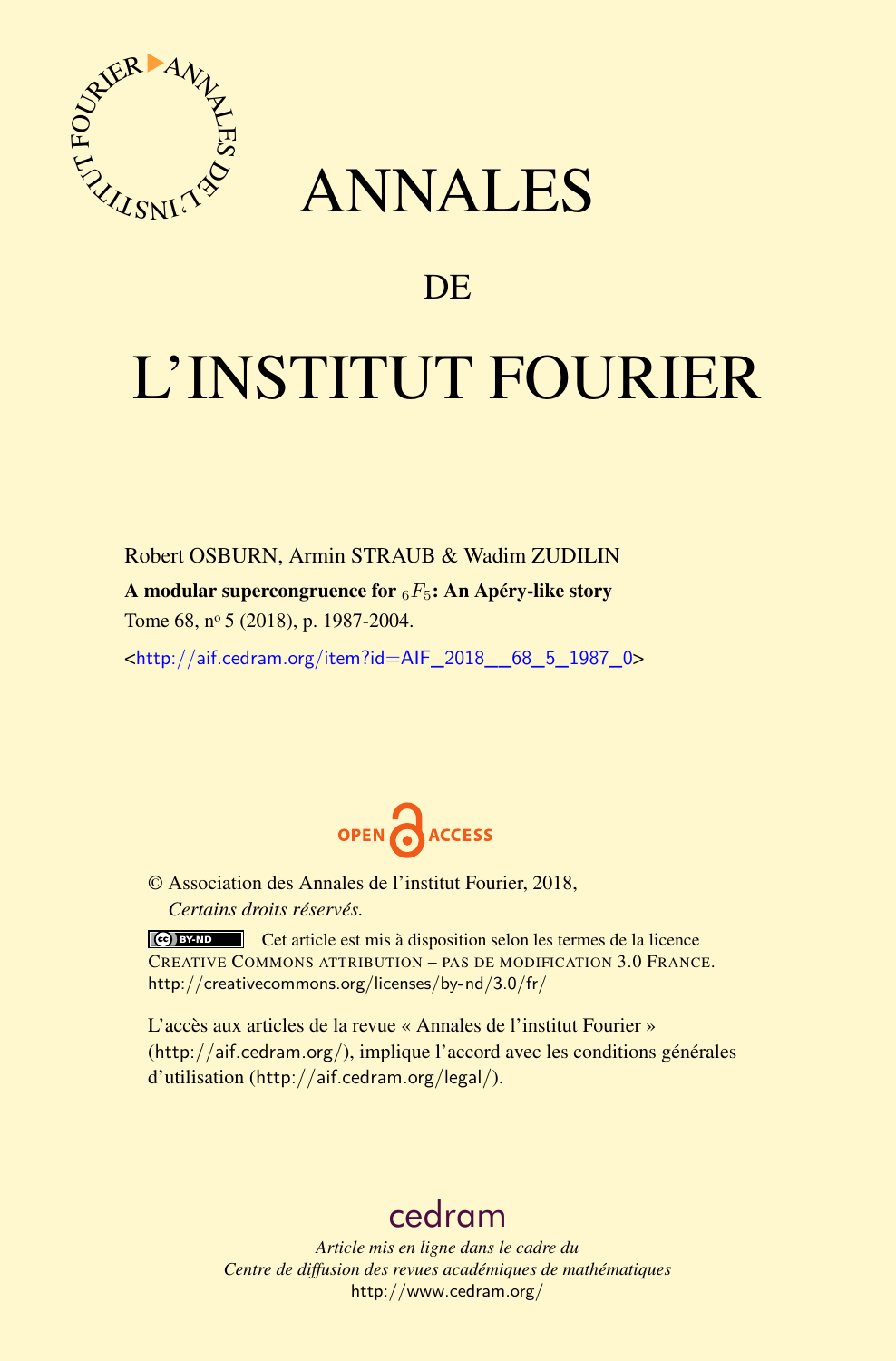#### A MODULAR SUPERCONGRUENCE FOR <sup>6</sup>*F*5: AN APÉRY-LIKE STORY

#### **by Robert OSBURN, Armin STRAUB & Wadim ZUDILIN**

ABSTRACT.  $\qquad$  We prove a supercongruence modulo  $p^3$  between the *p*th Fourier coefficient of a weight 6 modular form and a truncated <sup>6</sup>*F*5-hypergeometric series. Novel ingredients in the proof are the comparison of two rational approximations to  $\zeta(3)$  to produce non-trivial harmonic sum identities and the reduction of the resulting congruences between harmonic sums via a congruence relating the Apéry numbers to another Apéry-like sequence.

Résumé. — On démontre une supercongruence modulo *p* <sup>3</sup> entre le *p*-ième coefficient de Fourier d'une forme modulaire de poids 6 et une série hypergéométrique <sup>6</sup>*F*<sup>5</sup> tronquée. Les nouveaux ingrédients de la preuve sont la comparaison de deux approximations rationnelles de *ζ*(3) pour produire des identités non triviales entre sommes harmoniques, et la réduction des congruences qui en résultent entre des sommes via une congruence qui relie les nombres d'Apéry á une autre suite du type de celle d'Apéry.

#### **1. Introduction**

There has been considerable recent interest in the study of arithmetic properties connecting *p*th Fourier coefficients of integral weight modular forms and truncated hypergeometric series. A motivating example of this phenomenon is the modular supercongruence [\[14\]](#page-17-0)

<span id="page-1-0"></span>(1.1) 
$$
{}_{4}F_{3}\left[\begin{array}{cc} \frac{1}{2}, \frac{1}{2}, \frac{1}{2}, \frac{1}{2} \\ 1, 1, 1 \end{array} \middle| 1\right]_{p-1} \equiv a(p) \pmod{p^{3}},
$$

where *p* is an odd prime and  $a(n)$  are the Fourier coefficients of the Hecke eigenform

<span id="page-1-1"></span>(1.2) 
$$
\eta(2\tau)^{4}\eta(4\tau)^{4} = \sum_{n=1}^{\infty} a(n)q^{n}
$$

Keywords: supercongruence, Apéry numbers, Apéry-like numbers, hypergeometric function.

<sup>2010</sup> Mathematics Subject Classification: 11B65, 33C20, 33F10.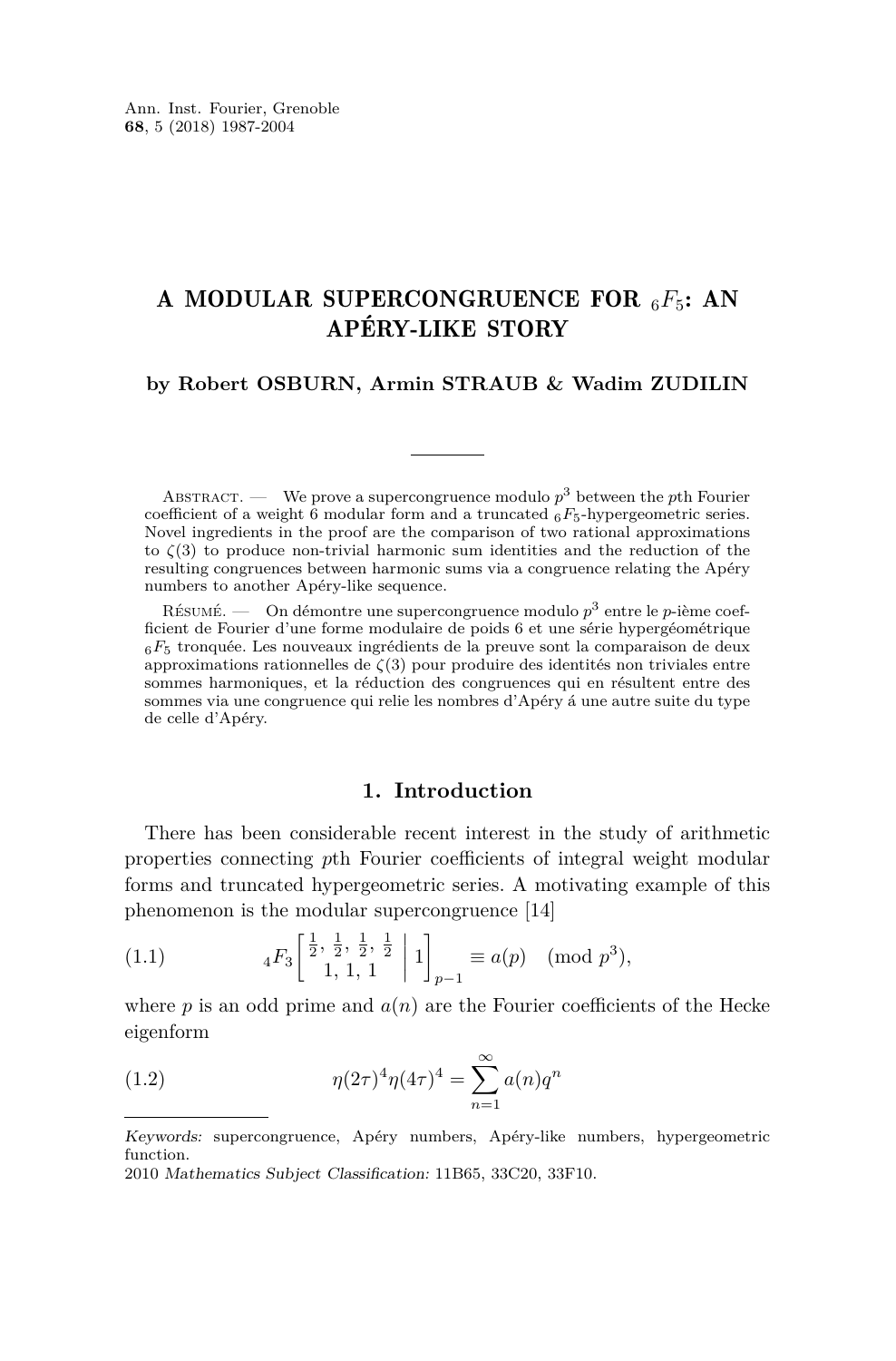of weight 4 for the modular group  $\Gamma_0(8)$ . Here and throughout,  $q = e^{2\pi i \tau}$ with  $\text{Im }\tau > 0$ ,  $\eta(\tau) = q^{1/24} \prod_{n=1}^{\infty} (1 - q^n)$  is Dedekind's eta function and

$$
{}_{n+1}F_n\left[\begin{array}{c} a_0, a_1, \ldots, a_n \\ b_1, \ldots, b_n \end{array} \middle| z \right]_{p-1} = \sum_{k=0}^{p-1} \frac{(a_0)_k \cdots (a_n)_k}{(b_1)_k \cdots (b_n)_k} \frac{z^n}{n!},
$$

with  $(a)_k = a(a+1)\cdots(a+k-1)$ , is the truncated hypergeometric series.

Kilbourn's result [\(1.1\)](#page-1-0) verifies one of 14 conjectural supercongruences between truncated  $_4F_3$ -hypergeometric series (evaluated at 1) corresponding to fundamental periods of the Picard–Fuchs differential equation for Calabi–Yau manifolds of dimension 3 and the Fourier coefficients of modular forms of weight 4 and varying level [\[26\]](#page-17-1). Two more cases have been proven in [\[10\]](#page-16-0) and [\[18\]](#page-17-2). Moreover, there is now a general combinatorial framework [\[16,](#page-17-3) [17\]](#page-17-4) which not only covers these 14 cases, but also the 8 cases in dimensions 1 and 2. In addition, [\(1.1\)](#page-1-0) is one of van Hamme's original 13 Ramanujan-type supercongruences (see [\[12,](#page-17-5) (M.2)]). For further details on this and related topics we refer to [\[9,](#page-16-1) [13,](#page-17-6) [21,](#page-17-7) [29\]](#page-17-8).

The purpose of this paper is to observe that a relationship akin to [\(1.1\)](#page-1-0) exists between a truncated  $_6F_5$ -hypergeometric series and a modular form of weight 6. Our main result is the following.

<span id="page-2-1"></span><span id="page-2-0"></span>THEOREM  $1.1.$  – For all odd primes  $p$ ,

(1.3) 
$$
{}_{6}F_{5}\left[\begin{array}{cc} \frac{1}{2}, \frac{1}{2}, \frac{1}{2}, \frac{1}{2}, \frac{1}{2}, \frac{1}{2} \\ 1, 1, 1, 1, 1 \end{array} \left|1\right]_{p-1} \equiv b(p) \pmod{p^{3}},
$$

where

<span id="page-2-2"></span>
$$
(1.4) \quad \eta(\tau)^8 \eta(4\tau)^4 + 8\eta(4\tau)^{12} = \eta(2\tau)^{12} + 32\eta(2\tau)^4 \eta(8\tau)^8 = \sum_{n=1}^{\infty} b(n)q^n
$$

is the unique newform in  $S_6(\Gamma_0(8))$ .

Theorem [1.1](#page-2-0) is of particular practical relevance due to Weil's bounds  $|b(p)| < 2p^{5/2}$ , which tell us that the values of the truncated sums modulo  $p^3$  are sufficient for reconstructing the Fourier coefficients  $b(p)$ , and hence the Hecke eigenform. Mortenson has further observed numerically that [\(1.3\)](#page-2-1) appears to hold modulo *p* 5 . The technical difficulties in generalizing our approach to verify this observation seem considerable. It would therefore be particularly interesting whether a different approach can be found, which verifies the congruence more naturally.

The paper is organized as follows. In [§2,](#page-4-0) we provide additional historic context, going back to Apéry's proof of the irrationality of  $\zeta(3)$ , and introduce Apéry-like sequences. This also serves to prepare for our proof of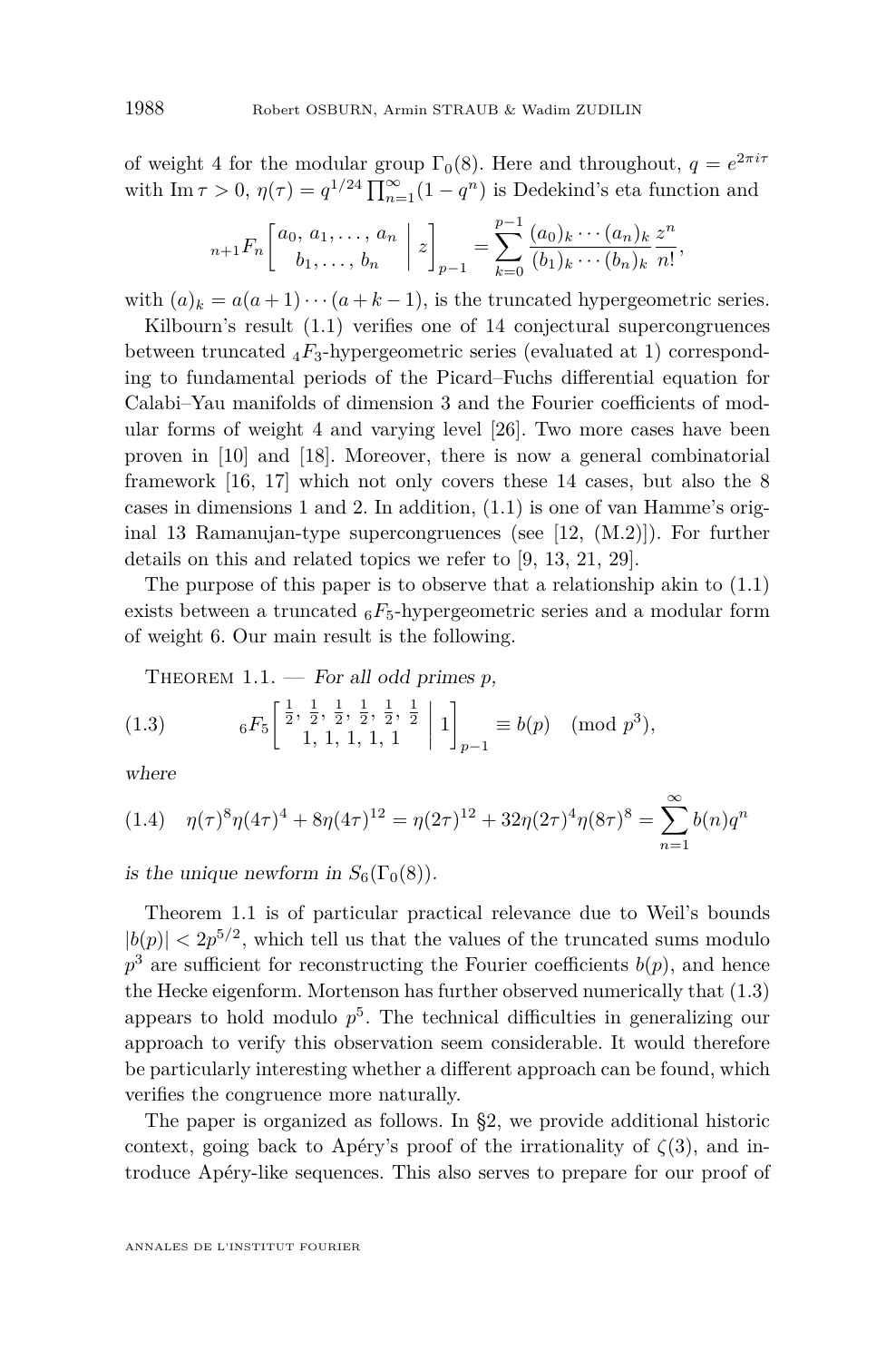Theorem [1.1,](#page-2-0) which, interestingly, involves two constructions [\[19,](#page-17-9) [25,](#page-17-10) [31\]](#page-17-11) of rational approximations to  $\zeta(3)$  as well as a congruence between the Apéry numbers and another Apéry-like sequence. This congruence is proven in [§3.](#page-6-0) In [§4,](#page-8-0) we briefly review Greene's Gaussian hypergeometric series. A result of Frechette, Ono and Papanikolas [\[8\]](#page-16-2) expresses the Fourier coefficients  $b(p)$  in terms of these finite field analogs of the classical hypergeometric series. The Gaussian hypergeometric functions that thus arise have been determined modulo  $p^3$  in [\[20\]](#page-17-12) in terms of sums involving harmonic sums. In [§5,](#page-9-0) we reduce the resulting congruences between sums involving harmonic numbers, then prove Theorem [1.1.](#page-2-0) One of the challenging auxiliary congruences is

<span id="page-3-0"></span>(1.5) 
$$
\sum_{k=0}^{m} (-1)^k {m+k \choose k}^3 {m \choose k}^3 (1+3k(H_{m+k}+H_{m-k}-2H_k))
$$

$$
\equiv \sum_{k=0}^{m} {m+k \choose k}^2 {m \choose k}^2 \pmod{p^2}.
$$

Here, and throughout the paper, *p* is an odd prime and  $m = (p-1)/2$ . As usual,  $H_n = H_n^{(1)}$ , and  $H_n^{(r)}$  denote the generalized harmonic numbers

$$
H_n^{(r)} = \sum_{j=1}^n \frac{1}{j^r}.
$$

The fact that the right-hand side of [\(1.5\)](#page-3-0) involves the Apéry numbers and the relation of the latter to the irrationality of  $\zeta(3)$  helped us to apply some "irrational" ingredients, in the form of two different constructions of rational approximations to  $\zeta(3)$ , to complete the proof. Finally, in [§6,](#page-15-0) we comment on the need to certify congruences algorithmically.

**Acknowledgments.** The first and third authors would like to thank the organizers of the workshop "Modular forms in String Theory" (September 26–30, 2016) at the Banff International Research Station, Alberta (Canada). The three authors thank the Max Planck Institute for Mathematics in Bonn (Germany), where part of this research was performed. The third author would like to thank Ling Long for several helpful insights on links between finite and truncated hypergeometric functions.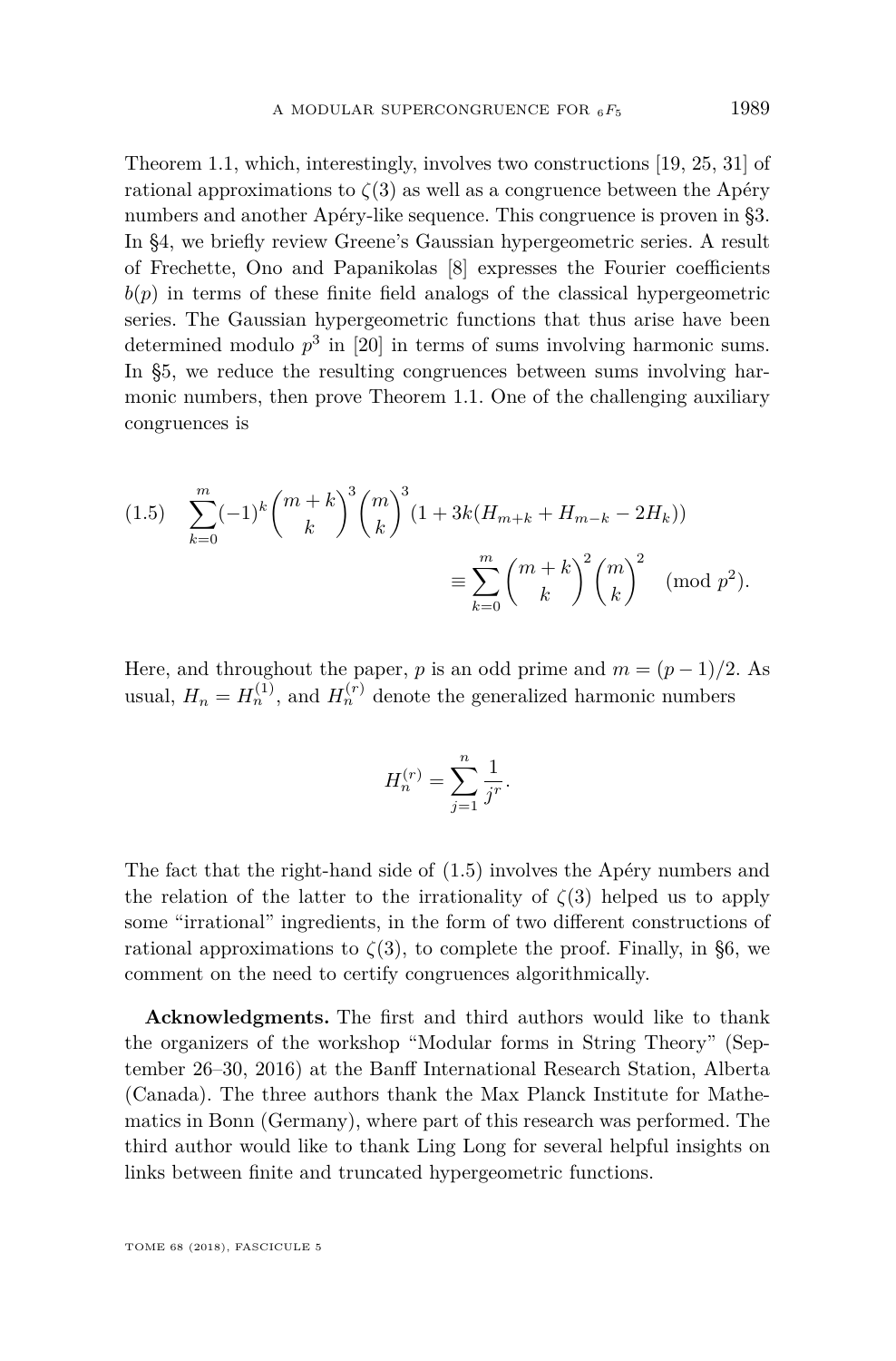#### <span id="page-4-3"></span>**2. Historic context and Apéry-like sequences**

<span id="page-4-0"></span>The Apéry numbers [\[28,](#page-17-13) A005259]

(2.1) 
$$
A(n) = \sum_{k=0}^{n} {n \choose k}^{2} {n+k \choose k}^{2}
$$

rose to prominence by Apéry's proof [\[2\]](#page-16-3) of the irrationality of *ζ*(3) at the end of the 1970s and were studied by number theorists in the 1980s because of their arithmetic significance. Prominently, for instance, Beukers conceptualized Apéry's proof by realizing that the ordinary generating function admits a parametrization by modular forms. Beukers also established [\[4\]](#page-16-4) a second relation to modular forms by showing that

<span id="page-4-1"></span>(2.2) 
$$
A\left(\frac{p-1}{2}\right) \equiv a(p) \pmod{p},
$$

where  $a(n)$  are the Fourier coefficients of the Hecke eigenform  $(1.2)$ . After some dormancy, the Apéry numbers resurfaced when Ahlgren and Ono [\[1\]](#page-16-5) proved Beukers' conjecture that [\(2.2\)](#page-4-1) holds modulo *p* 2 . In a different direction, Beukers and Zagier [\[30\]](#page-17-14) initiated the exploration of generalizations, often referred to as Apéry-like sequences, which also arise as integral solutions to recurrence equations like

<span id="page-4-2"></span>
$$
(2.3) (n+1)3A(n+1) - (2n+1)(17n2 + 17n + 5)A(n) + n3A(n-1) = 0,
$$

which is satisfied by the Apéry numbers  $A(n)$  and characterizes them together with the single initial condition  $A(0) = 1$ .

In reducing the harmonic sums that we encounter in the proof of The-orem [1.1,](#page-2-0) a crucial role is played by the sequence  $C_6(n)$ , [\[28,](#page-17-13) A183204], where

<span id="page-4-4"></span>(2.4) 
$$
C_{\ell}(n) = \sum_{k=0}^{n} {n \choose k}^{\ell} \left(1 - \ell k (H_k - H_{n-k})\right).
$$

The phenomenon that these sequences are integral for all positive integers  $\ell$ has been proved in [\[15,](#page-17-15) Proposition 1]. For  $\ell = 1, 2, 3, 4, 5$ , these sequences were explicitly evaluated by Paule and Schneider [\[22\]](#page-17-16), who further ask whether  $C_{\ell}(n)$  can be expressed as a single sum of hypergeometric terms for  $\ell \geq 6$ . It turns out that  $C_6(n)$  is one of the sporadic Apéry-like sequences discovered in [\[7\]](#page-16-6) (see also [\[32\]](#page-17-17)), so that, for  $\ell = 6$ , the question of Paule and Schneider is answered affirmatively by the following observation.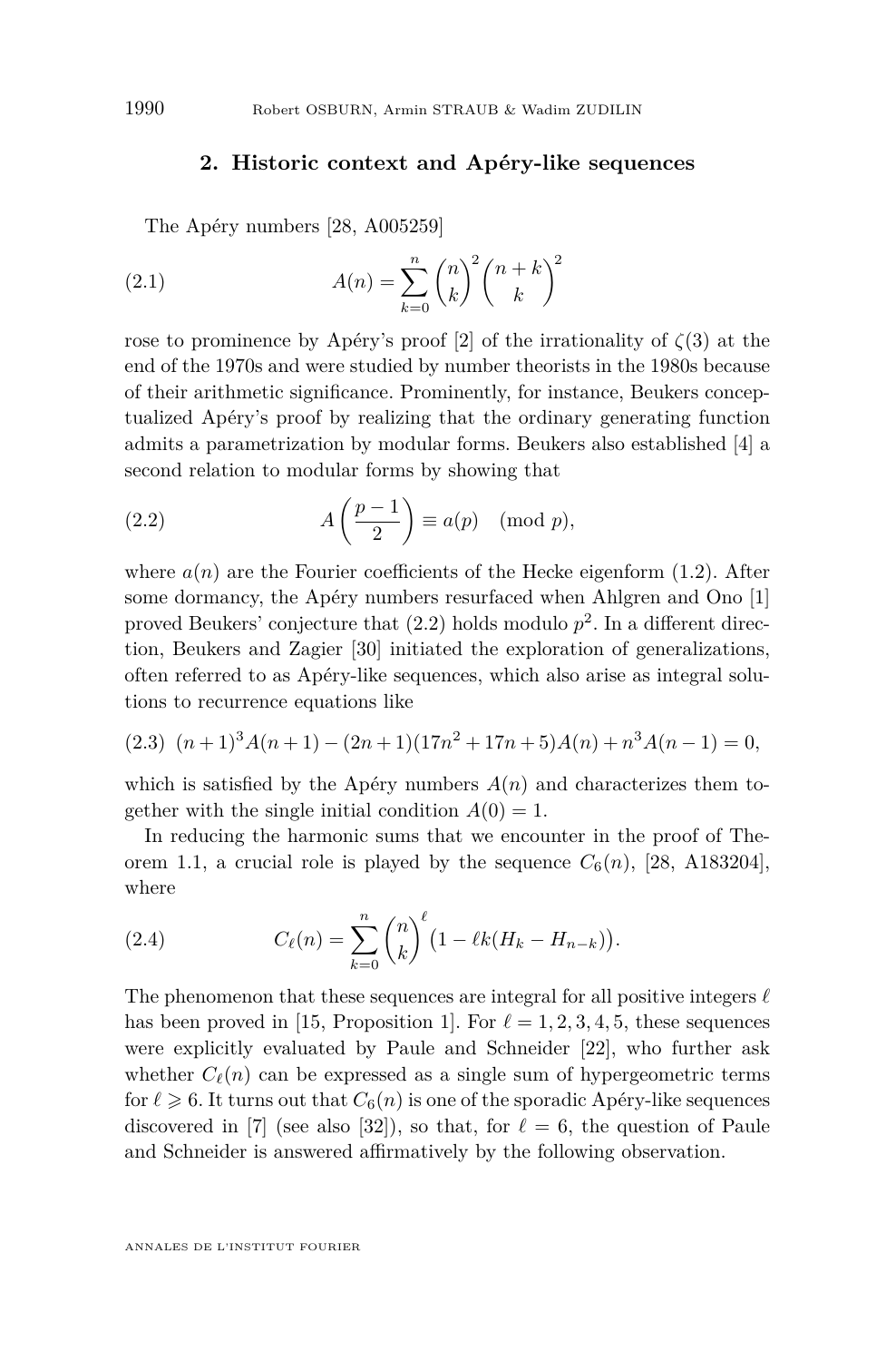<span id="page-5-0"></span>PROPOSITION 2.1. — The sequence  $C_6(n)$  has the binomial sum representations

$$
C_6(n) = (-1)^n \sum_{k=0}^n {n \choose k}^2 {n+k \choose k} {2k \choose n}
$$
  
= 
$$
\sum_{k=0}^n (-1)^k {3n+1 \choose n-k} {n+k \choose k}^3,
$$

which make the integrality of  $C_6(n)$  transparent.

That all three sums are equal can be verified by checking that each sequence satisfies the same three-term recursion (a variation of  $(2.3)$ ). These are recorded in [\[22\]](#page-17-16) and [\[7\]](#page-16-6), or can be automatically derived by an algorithm such as creative telescoping. An expression for  $C_6(n)$  as a variation of the first of the sums in Proposition [2.1,](#page-5-0) and hence the answer to the question of Paule and Schneider, for  $\ell = 6$ , was already observed in [\[6,](#page-16-7) Entry 17 in Table 2. No single-sum hypergeometric expressions for  $C_{\ell}(n)$ are known when  $\ell \geq 7$ .

The following unexpected congruence between the Apéry numbers *A*(*n*) and the Apéry-like numbers  $C_6(n)$ , from [\(2.1\)](#page-4-3) and [\(2.4\)](#page-4-4), is another ingredient in our proof of Theorem [1.1.](#page-2-0) It is proved in [§3.](#page-6-0)

<span id="page-5-2"></span><span id="page-5-1"></span>LEMMA  $2.2.$  — For all odd primes  $p$ ,

(2.5) 
$$
A\left(\frac{p-1}{2}\right) \equiv C_6\left(\frac{p-1}{2}\right) \pmod{p^2}.
$$

We point out that suitable modular parameterizations of the generating functions  $\sum_{n=0}^{\infty} A(n)z^n$  and  $\sum_{n=0}^{\infty} C_6(n)z^n$  convert them into weight 2 modular forms of level 6 and 7, respectively [\[5\]](#page-16-8) and [\[7\]](#page-16-6). We further note that the congruence [\(2.5\)](#page-5-1) is rather trivially complemented by the congruence

$$
A\left(\frac{p-1}{2}\right) \equiv D\left(\frac{p-1}{2}\right) \pmod{p},
$$

which is straightforward and is only true modulo *p*, where

$$
D(n) = \sum_{n=0}^{\infty} \binom{n}{k}^4
$$

is another Apéry-like sequence [\[28,](#page-17-13) A005260], associated with a modular form of weight 2 and level 10 (see [\[7\]](#page-16-6)).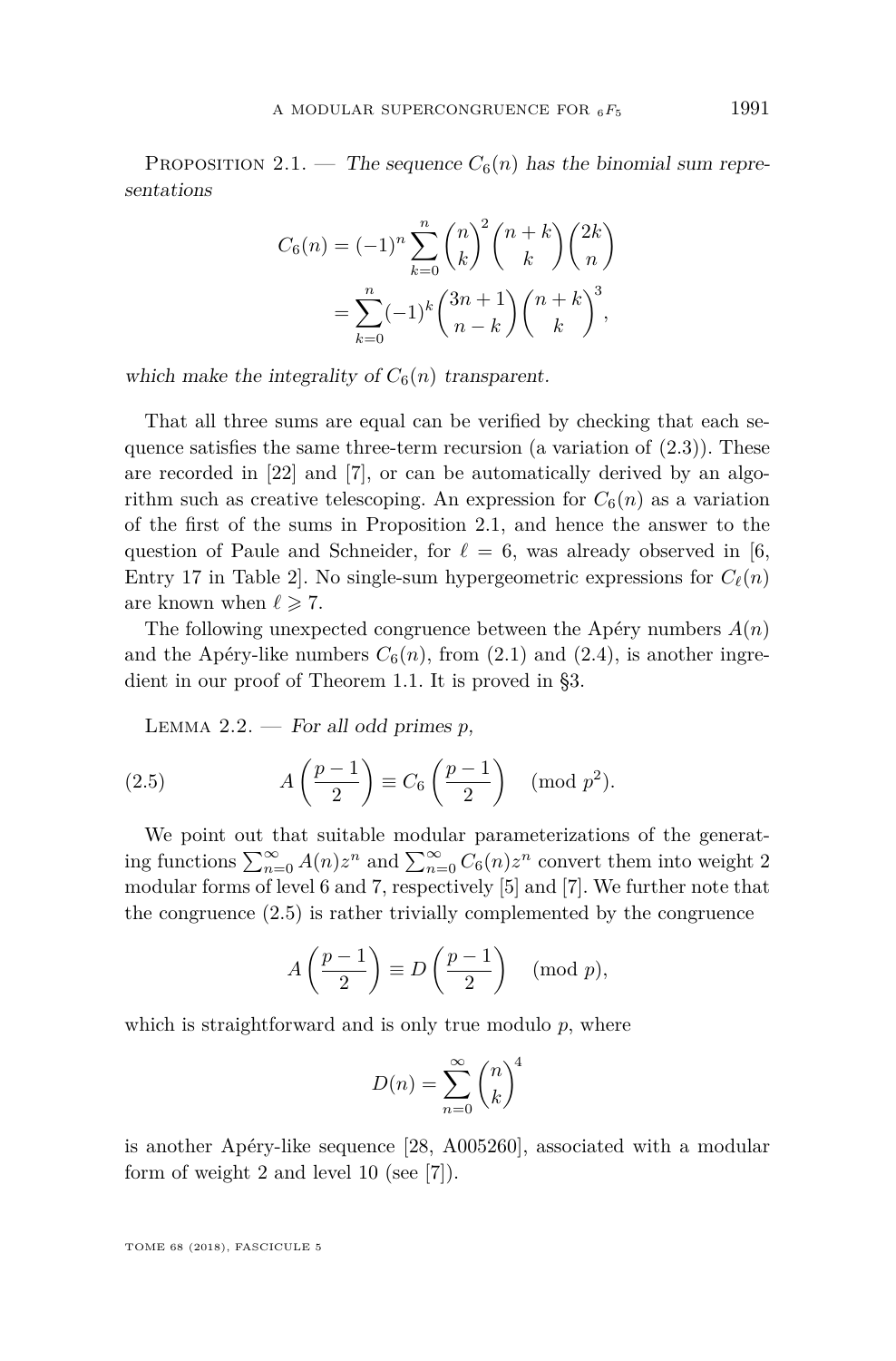#### **3. Another Apéry number congruence**

<span id="page-6-0"></span>This section is concerned with proving the congruence [\(2.5\)](#page-5-1) of Lemma [2.2](#page-5-2) and, thereby, collecting some basic congruences involving harmonic numbers. The form in which we will later use this congruence is

<span id="page-6-1"></span>
$$
(3.1) \sum_{k=0}^{m} {m \choose k}^2 {m+k \choose k}^2 \equiv \sum_{k=0}^{m} {m \choose k}^6 \left(1 - 6k(H_k - H_{m-k})\right) \pmod{p^2}.
$$

Here, and throughout, *p* is an odd prime and  $m = (p-1)/2$ . For our proof of the congruence [\(3.1\)](#page-6-1) it is however crucial to use the alternative representation

$$
C_6(n) = \sum_{k=0}^{n} (-1)^k {3n+1 \choose n-k} {n+k \choose k}^3
$$

for the sequence  $C_6(n)$  provided by Proposition [2.1.](#page-5-0)

<span id="page-6-2"></span>First, note that

(3.2) 
$$
{m+k \choose m} = \frac{(m+1)_k}{k!} = \frac{(\frac{1}{2})_k}{k!} \left(1 + \frac{p}{2} \sum_{j=0}^{k-1} \frac{1}{j + \frac{1}{2}} + O(p^2)\right)
$$

and

<span id="page-6-3"></span>
$$
(3.3) \quad \binom{m}{k} = \frac{(-1)^k (-m)_k}{k!} = (-1)^k \frac{\left(\frac{1}{2}\right)_k}{k!} \left(1 - \frac{p}{2} \sum_{j=0}^{k-1} \frac{1}{j + \frac{1}{2}} + O(p^2)\right).
$$

Now, since

$$
\sum_{j=0}^{k-1} \frac{1}{j + \frac{1}{2}} = \sum_{j=0}^{k-1} \frac{1}{j + \frac{1}{2} + \frac{p}{2}} + O(p) = \sum_{j=0}^{k-1} \frac{1}{j + m + 1} + O(p)
$$
  
=  $H_{m+k} - H_m + O(p)$ ,

we can write the expressions  $(3.2)$  and  $(3.3)$  in the forms

(3.4) 
$$
{m \choose k} = (-1)^k \frac{\left(\frac{1}{2}\right)_k}{k!} \left(1 - \frac{p}{2}(H_{m+k} - H_m) + O(p^2)\right),
$$

and

<span id="page-6-4"></span>(3.5) 
$$
\binom{m+k}{m} = \frac{\left(\frac{1}{2}\right)k}{k!} \left(1 + \frac{p}{2}(H_{m+k} - H_m) + O(p^2)\right)
$$

$$
= (-1)^k \binom{m}{k} \left(1 + \frac{p}{2}(H_{m+k} - H_m) + O(p^2)\right)^2
$$

$$
= (-1)^k \binom{m}{k} \left(1 + p(H_{m+k} - H_m) + O(p^2)\right).
$$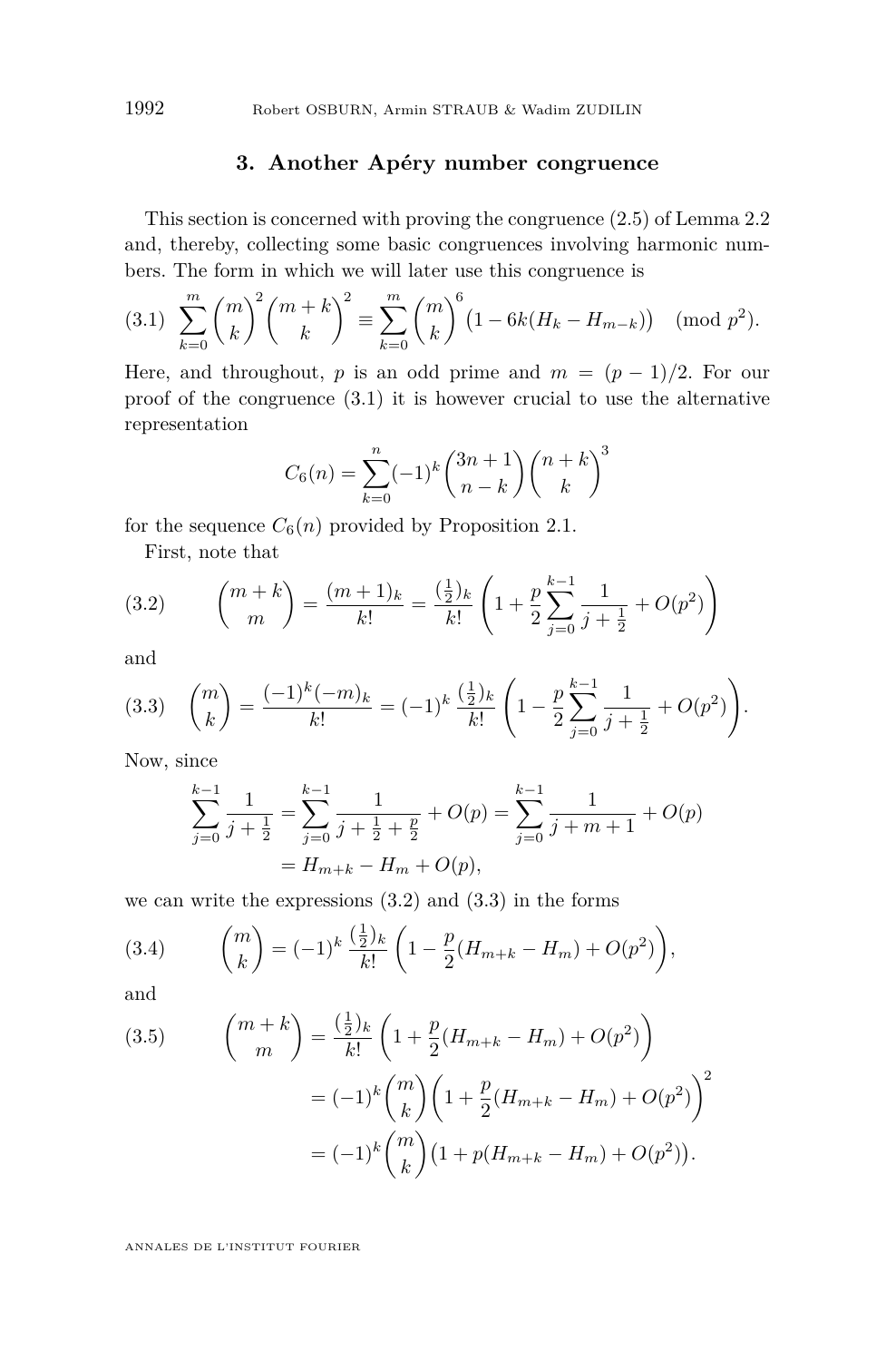Recall that  $2m = p - 1$ , so that

(3.6) 
$$
H_{2m-k} = H_{p-1} - \sum_{j=1}^{k} \frac{1}{p-j} = \sum_{j=1}^{k} \left(\frac{1}{j} + \frac{p}{j^2}\right) + O(p^2)
$$

$$
= H_k + pH_k^{(2)} + O(p^2).
$$

By swapping  $k$  with  $m - k$ , we get

<span id="page-7-0"></span>(3.7) 
$$
H_{m+k} = H_{m-k} + pH_{m-k}^{(2)} + O(p^2),
$$

and, in view of the invariance of  $\binom{m}{k}$  under replacing *k* with  $m - k$ , we can translate formula [\(3.5\)](#page-6-4) to

<span id="page-7-2"></span>(3.8) 
$$
{2m-k \choose m} = (-1)^{m-k} {m \choose k} (1 + p(H_{2m-k} - H_m) + O(p^2))
$$

$$
= (-1)^{m-k} {m \choose k} (1 + p(H_k - H_m) + O(p^2)),
$$

which will be useful later.

On the other hand,

$$
\binom{3m+1}{k} = \binom{m+p}{k} = (-1)^k \frac{(-m-p)_k}{k!}
$$

$$
= (-1)^k \frac{(-m)_k}{k!} \left(1 - p \sum_{j=0}^{k-1} \frac{1}{-m-p+j} + O(p^2)\right)
$$

$$
= \binom{m}{k} \left(1 + p(H_m - H_{m-k}) + O(p^2)\right),
$$

so that

<span id="page-7-1"></span>(3.9) 
$$
{3m+1 \choose m-k} = {m \choose k} (1+p(H_m - H_k) + O(p^2)).
$$

It follows from  $(3.5)$ ,  $(3.7)$  and  $(3.9)$  that

$$
{\binom{m+k}{m}}^2 {\binom{m}{k}}^2 = {\binom{m}{k}}^4 (1 + p(H_{m-k} - H_m) + O(p^2))^2
$$

$$
= {\binom{m}{k}}^4 (1 + p(2H_{m-k} - 2H_m) + O(p^2))
$$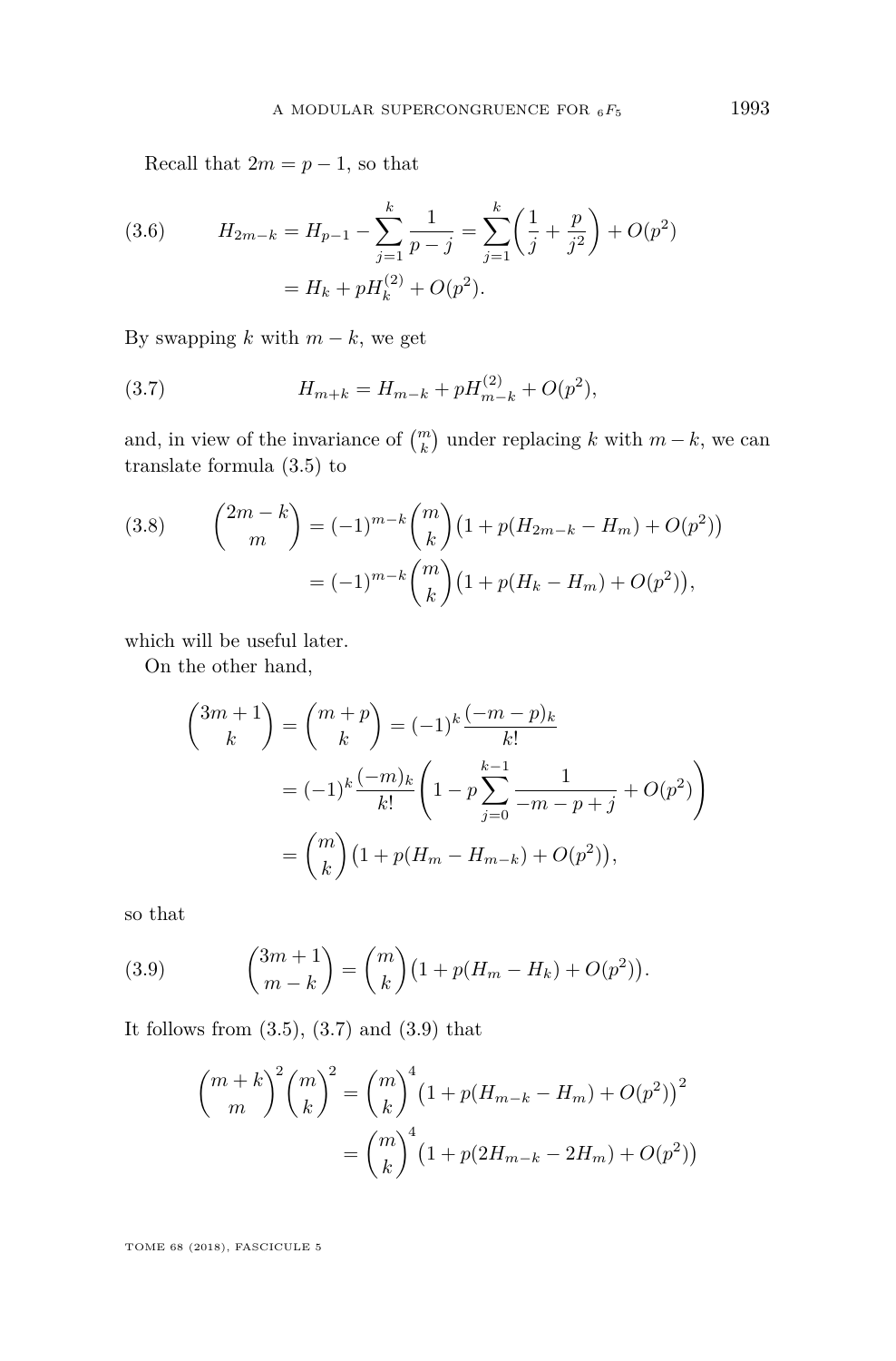and

$$
\begin{aligned} (-1)^k \binom{3m+1}{m-k} \binom{m+k}{m}^3 \\ &= \binom{m}{k}^4 \left(1 + p(H_m - H_k) + O(p^2)\right) \left(1 + p(H_{m-k} - H_m) + O(p^2)\right)^3 \\ &= \binom{m}{k}^4 \left(1 + p(3H_{m-k} - H_k - 2H_m) + O(p^2)\right). \end{aligned}
$$

It remains to use the symmetry  $k \leftrightarrow m - k$  in the form

$$
\sum_{k=0}^{m} {m \choose k}^{4} H_{m-k} = \sum_{k=0}^{m} {m \choose k}^{4} H_{k}
$$

to conclude that the desired congruence  $(2.5)$  is indeed true modulo  $p^2$ .

#### **4. Gaussian hypergeometric series**

<span id="page-8-0"></span>In the following, we discuss some preliminaries concerning Greene's Gaussian hypergeometric series [\[11\]](#page-17-18). Let  $\mathbb{F}_p$  denote the finite field with  $p$ elements. We extend the domain of all characters  $\chi$  of  $\mathbb{F}_p^{\times}$  to  $\mathbb{F}_p$  by defining  $\chi(0) = 0$ . For characters *A* and *B* of  $\mathbb{F}_p^{\times}$ , define

$$
\binom{A}{B} = \frac{B(-1)}{p} J(A, \bar{B}),
$$

where  $J(\chi, \lambda)$  denotes the Jacobi sum for  $\chi$  and  $\lambda$  characters of  $\mathbb{F}_p^{\times}$ . For characters  $A_0, A_1, \ldots, A_n$  and  $B_1, \ldots, B_n$  of  $\mathbb{F}_p^{\times}$  and  $x \in \mathbb{F}_p$ , define the Gaussian hypergeometric series by

$$
{}_{n+1}F_n\left(\begin{array}{c} A_0, A_1, \dots, A_n \ B_1, \dots, B_n \end{array} \bigg| \ x\right)_p
$$
  
= 
$$
\frac{p}{p-1} \sum_{\chi} \binom{A_0 \chi}{\chi} \binom{A_1 \chi}{B_1 \chi} \dots \binom{A_n \chi}{B_n \chi} \chi(x),
$$

where the summation is over all characters  $\chi$  on  $\mathbb{F}_p^{\times}$ .

We consider the case where  $A_i = \phi_p$ , the quadratic character, for all *i*, and  $B_j = \epsilon_p$ , the trivial character mod p, for all j, and write

$$
{}_{n+1}F_n(x) = {}_{n+1}F_n\left(\begin{matrix} \phi_p, \phi_p, \dots, \phi_p \\ \epsilon_p, \dots, \epsilon_p \end{matrix} \; \bigg| \; x\right)_p
$$

for brevity. By [\[11\]](#page-17-18),  $p^{n}{}_{n+1}F_{n}(x) \in \mathbb{Z}$ .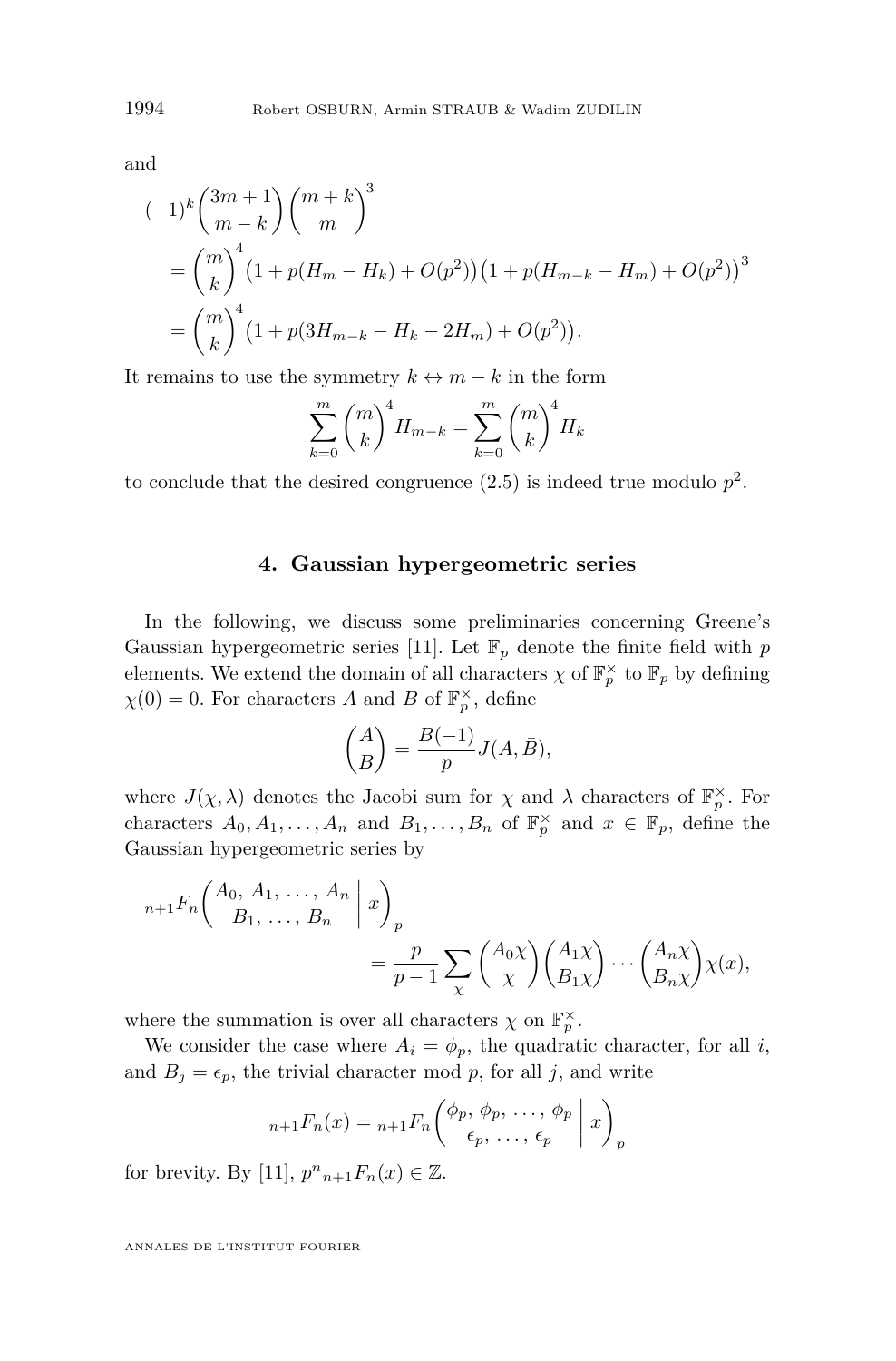For  $\lambda \in \mathbb{F}_p$  and  $\ell \geq 2$  an integer, we now define the quantities

$$
X_{\ell}(p,\lambda) = \lambda^{m} \sum_{k=0}^{m} (-1)^{\ell k} {m+k \choose k}^{\ell} {m \choose k}^{\ell} \left(1 + 4\ell k (H_{m+k} - H_k) \right.+ 2\ell^{2} k^{2} (H_{m+k} - H_k)^{2} - \ell k^{2} \left(H_{m+k}^{(2)} - H_k^{(2)}\right) \lambda^{-k},
$$
  

$$
Y_{\ell}(p,\lambda) = \lambda^{m} \sum_{k=0}^{m} (-1)^{\ell k} {m+k \choose k}^{\ell} {m \choose k}^{\ell} \left(1 + 2\ell k (H_{m+k} - H_k) \right.- \ell k (H_{m+k} - H_{m-k}) \lambda^{-kp},
$$
  

$$
Z_{\ell}(p,\lambda) = \lambda^{m} \sum_{k=0}^{m} {2k \choose k}^{2\ell} 16^{-\ell k} \lambda^{-kp^{2}}.
$$

Here, as before,  $m = (p-1)/2$ .

The main result in [\[20\]](#page-17-12) provides an expression for  $_{2\ell}F_{2\ell-1}$  modulo  $p^3$ . Precisely, we have the following.

<span id="page-9-1"></span>THEOREM 4.1. — Let *p* be an odd prime,  $\lambda \in \mathbb{F}_p$ , and  $\ell \geq 2$  be an integer. Then

$$
p^{2\ell-1} 2\ell F_{2\ell-1}(\lambda) \equiv -(p^2 X_\ell(p,\lambda) + p Y_\ell(p,\lambda) + Z_\ell(p,\lambda)) \pmod{p^3}.
$$

An analogous result holds for the opposite parity, that is, for  $n+1F_n$  when *n* is even.

#### **5. Two lemmas and the proof of Theorem [1.1](#page-2-0)**

<span id="page-9-2"></span><span id="page-9-0"></span>LEMMA  $5.1.$  — Let  $p$  be an odd prime. Then

$$
X_3(p,1) - Y_2(p,1) \equiv (-1)^{(p-1)/2} - 1 \pmod{p}.
$$

Proof. — Consider the rational function

$$
R(t) = R_n(t) = \frac{\prod_{j=1}^n (t-j)^2}{\prod_{j=0}^n (t+j)^2},
$$

defined for any integer  $n \geq 0$ . Its partial fraction decomposition assumes the form

$$
R(t) = \sum_{k=0}^{n} \left( \frac{A_k}{(t+k)^2} + \frac{B_k}{t+k} \right),
$$

where

$$
A_k = (R(t)(t+k)^2)|_{t=-k} = {n+k \choose k}^2 {n \choose k}^2,
$$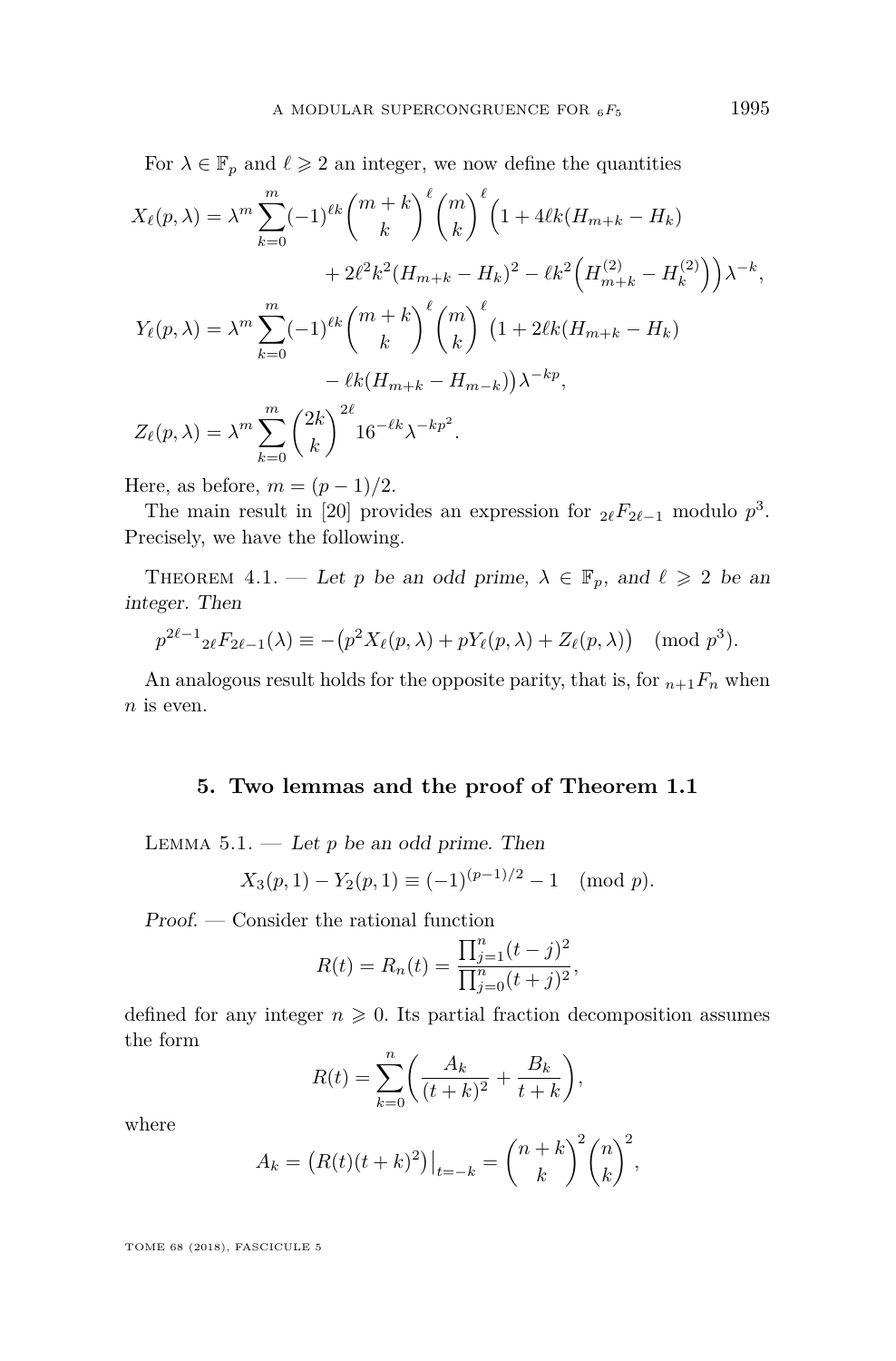and, on considering the logarithmic derivative of  $R(t)(t+k)^2$ ,

$$
B_k = \frac{d}{dt} (R(t)(t+k)^2) \Big|_{t=-k}
$$
  
=  $2(R(t)(t+k)^2) \left( \sum_{j=1}^n \frac{1}{t-j} - \sum_{\substack{j=0 \ j \neq k}}^n \frac{1}{t+j} \right) \Big|_{t=-k}$   
=  $2A_k ((H_k - H_{n+k}) + (H_k - H_{n-k})).$ 

The related partial fraction decomposition

$$
tR(t) = \sum_{k=0}^{n} \left( \frac{A_k t}{(t+k)^2} + \frac{B_k t}{t+k} \right)
$$
  
= 
$$
\sum_{k=0}^{n} \left( \frac{A_k((t+k) - k)}{(t+k)^2} + \frac{B_k((t+k) - k)}{t+k} \right)
$$
  
= 
$$
\sum_{k=0}^{n} \left( -\frac{kA_k}{(t+k)^2} + \frac{A_k - kB_k}{t+k} + B_k \right)
$$

and the residue sum theorem imply

$$
\sum_{k=0}^{n} (A_k - kB_k) = \sum_{\text{all finite poles}} \text{Res}_{\text{pole}} tR(t) = -\text{Res}_{t=\infty} tR(t)
$$
  
= coefficient of *s* in Taylor's *s*-expansion of  $\frac{1}{s} R(\frac{1}{s})$   
= coefficient of *s* in Taylor's *s*-expansion of  $s \frac{\prod_{j=1}^{m} (1 - js)^2}{\prod_{j=0}^{m} (1 + js)^2}$   
= 1 = *A*<sub>0</sub>,

from which  $\sum_{k=1}^{n} (A_k - kB_k) = 0$  follows. The resulting identity is then

<span id="page-10-0"></span>(5.1) 
$$
\sum_{k=0}^{n} {n+k \choose k}^2 {n \choose k}^2 (1-2k(2H_k-H_{n+k}-H_{n-k}))=1,
$$

which played a crucial role in [\[1\]](#page-16-5) and [\[14\]](#page-17-0). Notice that [\(5.1\)](#page-10-0) implies

$$
(5.2) \t Y2(p,1) = 1.
$$

Equality [\(5.1\)](#page-10-0) and its derivation above follow the approach of Nesterenko from [\[19\]](#page-17-9) of proving Apéry's theorem (see also [\[31\]](#page-17-11)).

<span id="page-10-1"></span>We can perform a similar analysis for the rational function

$$
\widetilde{R}(t) = \widetilde{R}_n(t) = \frac{\prod_{j=1}^n (t-j)^3}{\prod_{j=0}^n (t+j)^3} = \sum_{k=0}^n \left( \frac{\widetilde{A}_k}{(t+k)^3} + \frac{\widetilde{B}_k}{(t+k)^2} + \frac{\widetilde{C}_k}{t+k} \right).
$$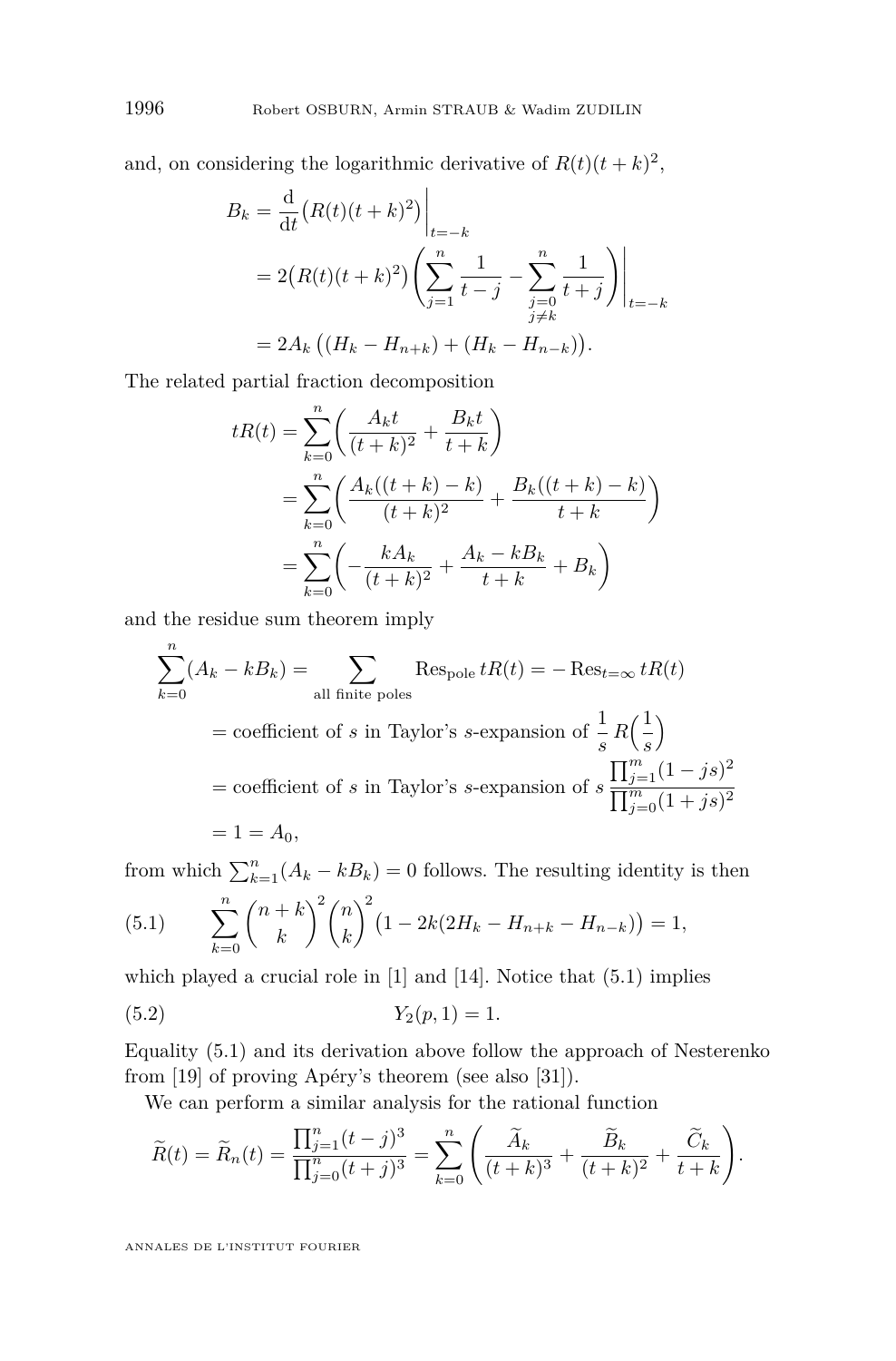As before, we get

$$
\widetilde{A}_k = \left( \widetilde{R}(t)(t+k)^3 \right) \Big|_{t=-k} = (-1)^{n+k} \binom{n+k}{k}^3 \binom{n}{k}^3,
$$
\n
$$
\widetilde{B}_k = 3 \widetilde{A}_k (2H_k - H_{n+k} - H_{n-k}),
$$
\n
$$
\widetilde{C}_k = \frac{9}{2} \widetilde{A}_k (2H_k - H_{n+k} - H_{n-k})^2 - \frac{3}{2} \widetilde{A}_k \left( H_{n+k}^{(2)} - 2H_k^{(2)} - H_{n-k}^{(2)} \right)
$$

and by considering the sum of the residues of the rational functions  $R(t)$ ,  $tR(t)$  and  $t^2R(t)$ , we deduce that

$$
\sum_{k=0}^{n} \widetilde{C}_k = \sum_{k=0}^{n} (\widetilde{B}_k - k\widetilde{C}_k) = 0 \quad \text{and} \quad \sum_{k=0}^{n} (\widetilde{A}_k - 2k\widetilde{B}_k + k^2\widetilde{C}_k) = 1.
$$

We only record the first and last equalities for our future use:

<span id="page-11-2"></span>
$$
(5.3) \quad \sum_{k=0}^{n} (-1)^{k} {n+k \choose k}^{3} {n \choose k}^{3} \left(3(2H_{k} - H_{n+k} - H_{n-k})^{2} - \left(H_{n+k}^{(2)} - 2H_{k}^{(2)} - H_{n-k}^{(2)}\right)\right) = 0
$$

and

<span id="page-11-0"></span>
$$
(5.4) \sum_{k=0}^{n} (-1)^{k} {n+k \choose k}^{3} {n \choose k}^{3} \left(1 - 6k(2H_{k} - H_{n+k} - H_{n-k})\right)
$$

$$
+ \frac{9}{2}k^{2}(2H_{k} - H_{n+k} - H_{n-k})^{2} - \frac{3}{2}k^{2}\left(H_{n+k}^{(2)} - 2H_{k}^{(2)} - H_{n-k}^{(2)}\right) = (-1)^{n}.
$$

Recall that, throughout,  $m = (p - 1)/2$ . Now, taking  $n = m$  in [\(5.4\)](#page-11-0) and applying  $H_{m-k} \equiv H_{m+k} \pmod{p}$  and  $H_{m-k}^{(2)} \equiv -H_{m+k}^{(2)}$  $\binom{p}{m+k}$  (mod *p*), we obtain

<span id="page-11-1"></span>(5.5) 
$$
X_3(p, 1) = \sum_{k=0}^{m} (-1)^k {m+k \choose k}^3 {m \choose k}^3 \left(1 - 12k(H_k - H_{m+k}) + 18k^2(H_k - H_{m+k})^2 - 3k^2 \left(H_{m+k}^{(2)} - H_k^{(2)}\right)\right)
$$

$$
\equiv (-1)^m \pmod{p}.
$$

The result then follows after combining  $(5.2)$  with  $(5.5)$ .

<span id="page-11-3"></span>LEMMA  $5.2.$  — Let  $p$  be an odd prime. Then

$$
Y_3(p,1) \equiv Z_2(p,1) \pmod{p^2}.
$$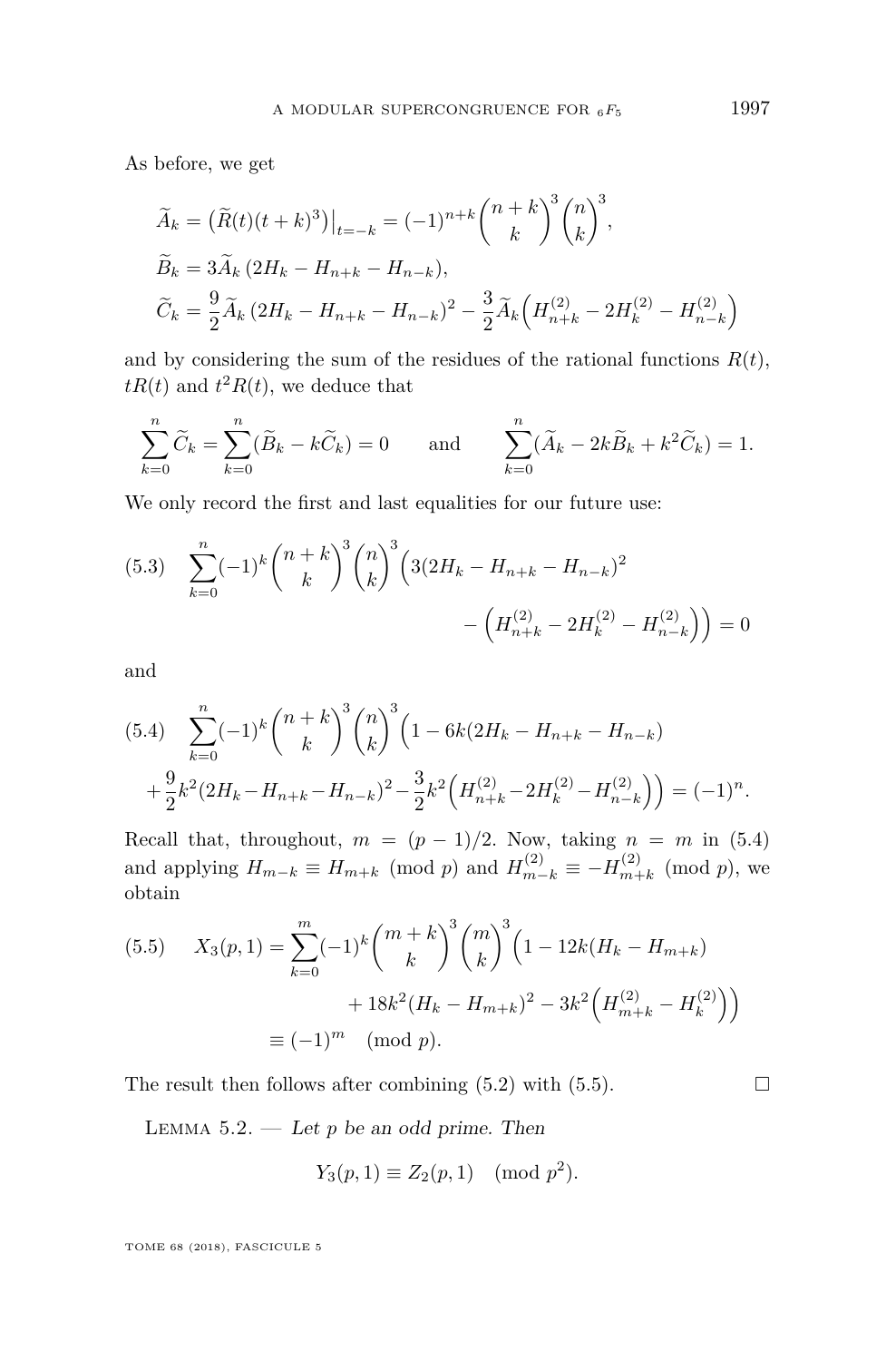Proof. — Consider the rational function

$$
\widehat{R}(t) = \widehat{R}_n(t) = \frac{n!^2 (2t + n) \prod_{j=1}^n (t - j) \cdot \prod_{j=1}^n (t + n + j)}{\prod_{j=0}^n (t + j)^4}
$$

$$
= \sum_{k=0}^n \left( \frac{\widehat{A}_k}{(t + k)^4} + \frac{\widehat{B}_k}{(t + k)^3} + \frac{\widehat{C}_k}{(t + k)^2} + \frac{\widehat{D}_k}{t + k} \right).
$$

Then

$$
\widehat{A}_k = (-1)^n ((n-k) - k) \binom{n+k}{n} \binom{2n-k}{n} \binom{n}{k}^4,
$$
  

$$
\widehat{B}_k = (-1)^n \binom{n+k}{n} \binom{2n-k}{n} \binom{n}{k}^4 (2 + (n-2k) (-(H_{n+k} - H_k) + (H_{2n-k} - H_{n-k}) - 4(H_{n-k} - H_k))).
$$

An important consequence of a hypergeometric transformation due to W. N. Bailey [\[3\]](#page-16-9), [\[33\]](#page-17-19) (see also [\[25\]](#page-17-10) and [\[31\]](#page-17-11) for the links with rational approximations to  $\zeta(3)$  is the equality

<span id="page-12-0"></span>
$$
(5.6) \quad A(n) = \frac{1}{2} \sum_{k=0}^{n} \widehat{B}_k = \frac{(-1)^n}{2} \sum_{k=0}^{n} {n+k \choose n} {2n-k \choose n} {n \choose k}^4
$$

$$
\times (2 + (n-2k)(5H_k - 5H_{n-k} - H_{n+k} + H_{2n-k})).
$$

Now, take  $n = m$  (recall that  $m = (p - 1)/2$ ) and let  $b(m, k)$  denote the summand in [\(5.6\)](#page-12-0). Note that  $b(m, k) = b(m, m-k)$  and substituting of [\(3.5\)](#page-6-4) and [\(3.8\)](#page-7-2) implies that

<span id="page-12-1"></span>
$$
(5.7) b(m,k)
$$
  
=  $\binom{m}{k}^{6} (1 + p(H_{m+k} - H_m) + O(p^2))$   
 $\times (1 + p(H_k - H_m) + O(p^2))$   
 $\times (2 + (m - 2k)(5H_k - 5H_{m-k} - H_{m+k} + H_{2m-k}))$   
=  $\binom{m}{k}^{6} (1 + p(H_k + H_{m-k} - 2H_m) + O(p^2))$   
 $\times (2 + (m - 2k)(6H_k - 6H_{m-k} + pH_k^{(2)} - pH_{m-k}^{(2)} + O(p^2)))$   
=  $\binom{m}{k}^{6} (2 + 6(m - 2k)(H_k - H_{m-k}) + 2p(H_k + H_{m-k} - 2H_m) + 6p(m - 2k)(H_k^2 - H_{m-k}^2) - 12p(m - 2k)(H_k - H_{m-k})H_m + p(m - 2k)\left(H_k^{(2)} - H_{m-k}^{(2)}\right) + O(p^2)).$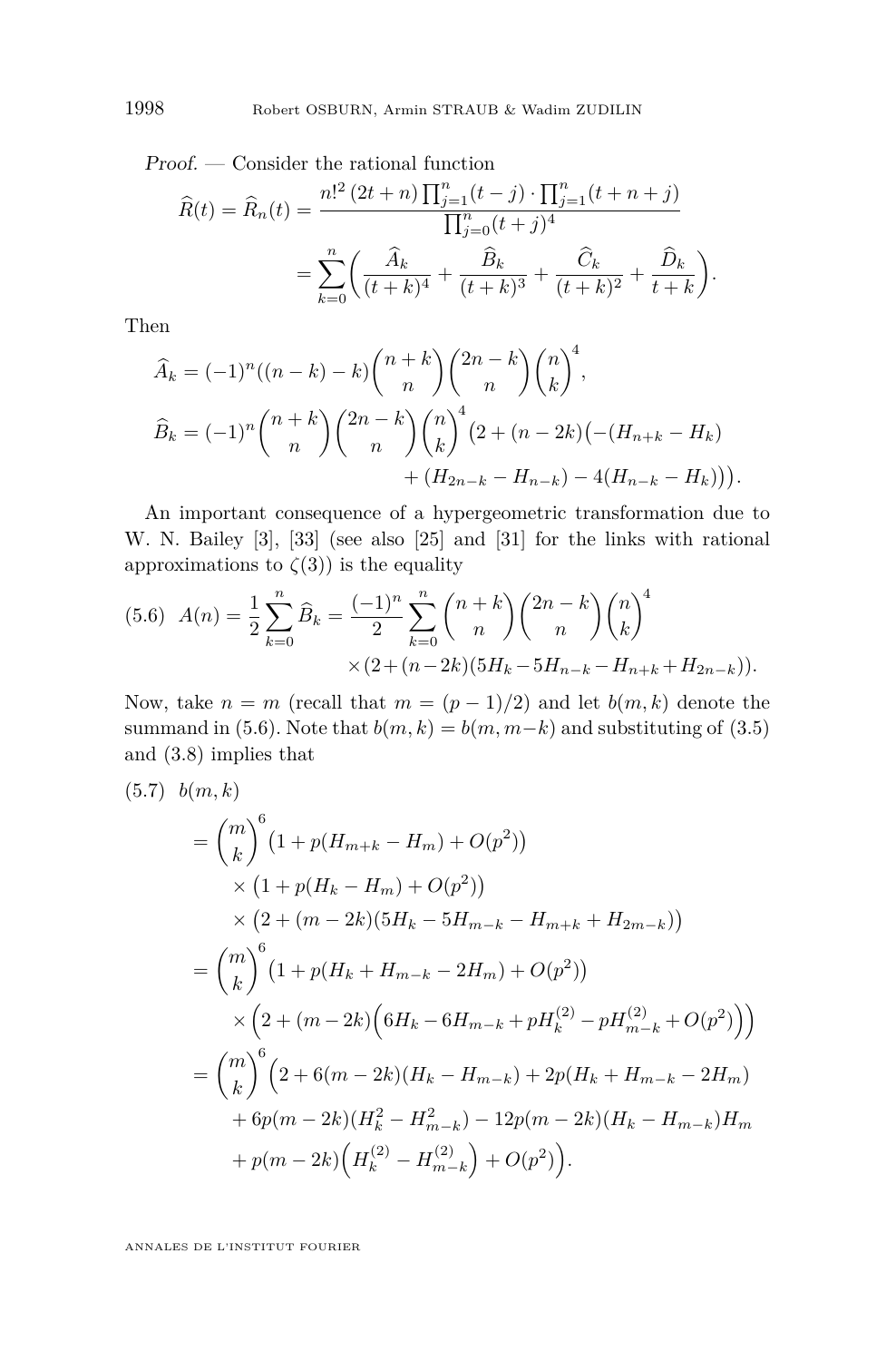Moreover, it follows from the symmetry  $k \leftrightarrow m - k$  in the form

$$
\sum_{k=0}^{m} {m \choose k}^{6} H_{m} = \sum_{k=0}^{m} {m \choose k}^{6} H_{m-k}
$$

as well as Lemma  $2.2$ ,  $(3.1)$  and  $(5.6)$  that

$$
\sum_{k=0}^{m} {m \choose k}^{6} (1 + 3(m - 2k)(H_k - H_{m-k}))
$$
  
= 
$$
\sum_{k=0}^{m} {m \choose k}^{6} (1 - 6k(H_k - H_{m-k})) \equiv \frac{1}{2} \sum_{k=0}^{m} b(m, k) \pmod{p^2}.
$$

Substitution of the expansion [\(5.7\)](#page-12-1) into the latter congruence results, after simplifications, in

<span id="page-13-1"></span>
$$
(5.8) \sum_{k=0}^{m} {m \choose k}^{6} \left( 2(H_k + H_{m-k} - 2H_m) + 6(m - 2k)(H_k^2 - H_{m-k}^2) - 12(m - 2k)(H_k - H_{m-k})H_m + (m - 2k) \left( H_k^{(2)} - H_{m-k}^{(2)} \right) \right) \equiv 0 \pmod{p}.
$$

From a different source, namely, from the equality  $(5.3)$  applied with  $n = m$ and reduced modulo *p*, we obtain

<span id="page-13-2"></span>(5.9) 
$$
\sum_{k=0}^{m} {m \choose k}^{6} \left( 6(H_{k} - H_{m-k})^{2} + \left( H_{k}^{(2)} + H_{m-k}^{(2)} \right) \right) \equiv 0 \pmod{p}.
$$

Furthermore, denote

$$
c(m,k) = (-1)^k {m+k \choose k}^3 {m \choose k}^3 \left(1 + 3k(H_{m+k} + H_{m-k} - 2H_k)\right),
$$

the summand of  $Y_3(p, 1)$ . Then, with the help of  $(3.5)$ , we obtain

$$
c(m,k) = {m \choose k}^{6} (1 + p(H_{m+k} - H_m) + O(p^2))^{3}
$$
  
× (1 + 3k(H\_{m+k} + H\_{m-k} - 2H\_k))  
=  ${m \choose k}^{6} (1 - 6k(H_k - H_{m-k}) + 3p(H_{m-k} - H_m)$   
- 18pk(H<sub>k</sub> - H<sub>m-k</sub>)(H<sub>m-k</sub> - H<sub>m</sub>) + 3pkH<sub>m-k</sub><sup>(2)</sup> + O(p<sup>2</sup>)

and thus

<span id="page-13-0"></span>(5.10) 
$$
\sum_{k=0}^{m} c(m, k) = \sum_{k=0}^{m} \widetilde{c}(m, k),
$$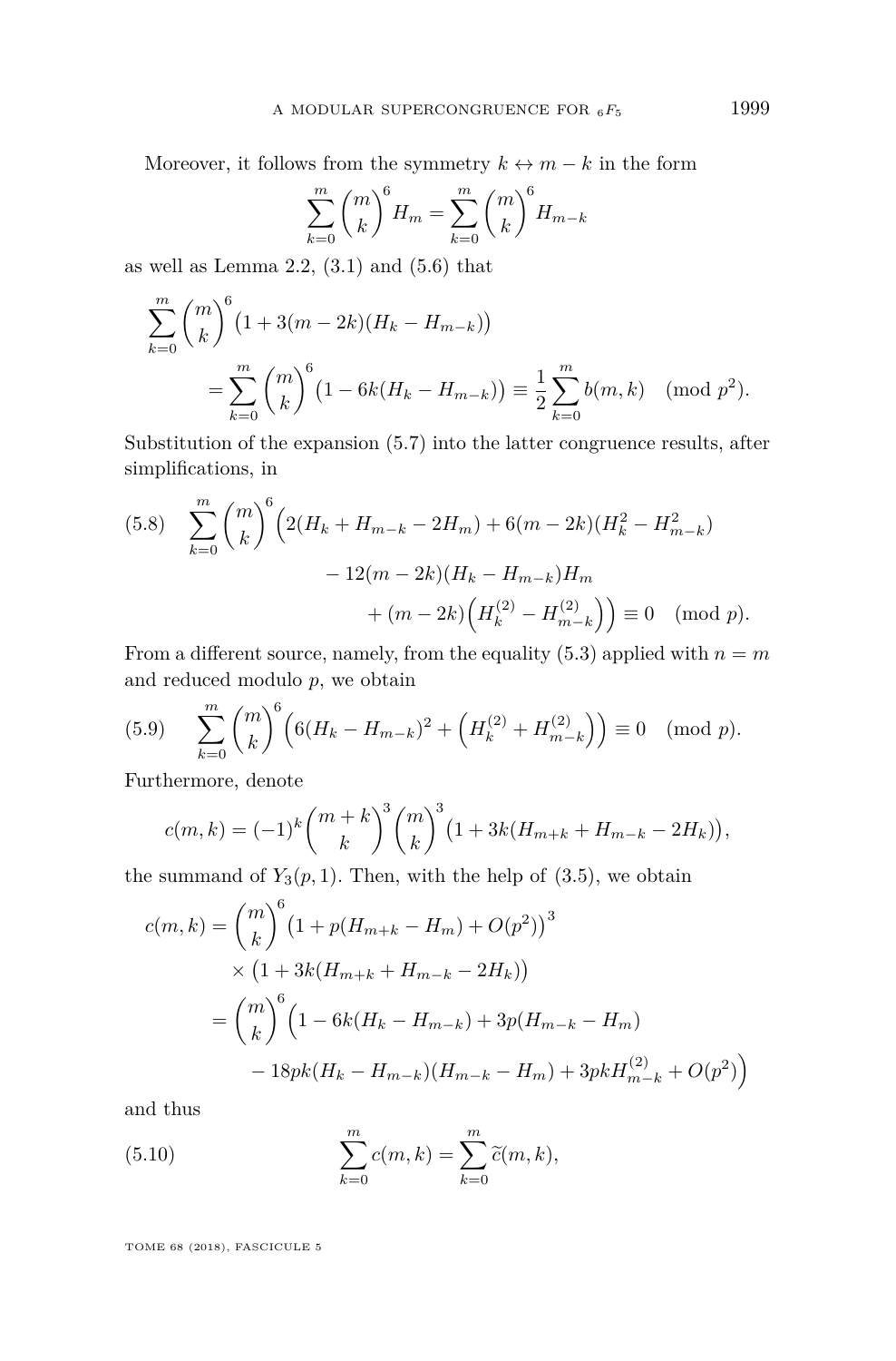where

$$
(5.11) \quad \widetilde{c}(m,k) = \frac{c(m,k) + c(m,m-k)}{2}
$$
  
=  $\binom{m}{k}^6 \left( 1 + 3(m-2k)(H_k - H_{m-k}) + \frac{3}{2}p(H_k + H_{m-k} - 2H_m) - 9pmH_kH_{m-k} - 9p(m-2k)(H_k - H_{m-k})H_m + 9p(m-k)H_k^2 + 9pkH_{m-k}^2 + \frac{3}{2}p(m-k)H_k^{(2)} + \frac{3}{2}pkH_{m-k}^{(2)} + O(p^2) \right).$ 

Finally, from  $(3.2)$  and  $(3.3)$ , we have

<span id="page-14-0"></span>
$$
{2k \choose k}^2 2^{-4k} = \frac{(1/2)_k^2}{k!^2} \equiv (-1)^k {m+k \choose m} {m \choose k} \pmod{p^2},
$$

and so

(5.12) 
$$
Z_2(p,1) \equiv A(m) \pmod{p^2}.
$$

Therefore, by  $(5.6)$ ,  $(5.7)$  and  $(5.10)$ – $(5.12)$ ,

$$
Y_3(p,1) - Z_2(p,1) = \sum_{k=0}^m c(m,k) - \frac{1}{2} \sum_{k=0}^m b(m,k)
$$
  
=  $\frac{p}{2} \sum_{k=0}^m {m \choose k}^6 ((H_k + H_{m-k} - 2H_m) - 18mH_kH_{m-k}$   
-  $6(m-2k)(H_k - H_{m-k})H_m + (2m-k)(6H_k^2 + H_k^{(2)})$   
+  $(m+k)(6H_{m-k}^2 + H_{m-k}^{(2)}) + O(p^2).$ 

The latter sum is seen to be half of the sum in  $(5.8)$  plus  $\frac{3}{2}m$  times the sum in [\(5.9\)](#page-13-2). Thus, the result follows.  $\square$ 

We now prove our main result.

Proof of Theorem  $1.1.$  — It was conjectured by Koike and proven by Frechette, Ono and Papanikolas that the Fourier coefficients  $b(p)$  of [\(1.4\)](#page-2-2) can be represented in terms of Gaussian hypergeometric series. Specifically, we have (see [\[8,](#page-16-2) Corollary 1.6])

$$
b(p) = -p5 {}_{6}F_{5}(1) + p4 {}_{4}F_{3}(1) + (1 - \phi_{p}(-1))p2.
$$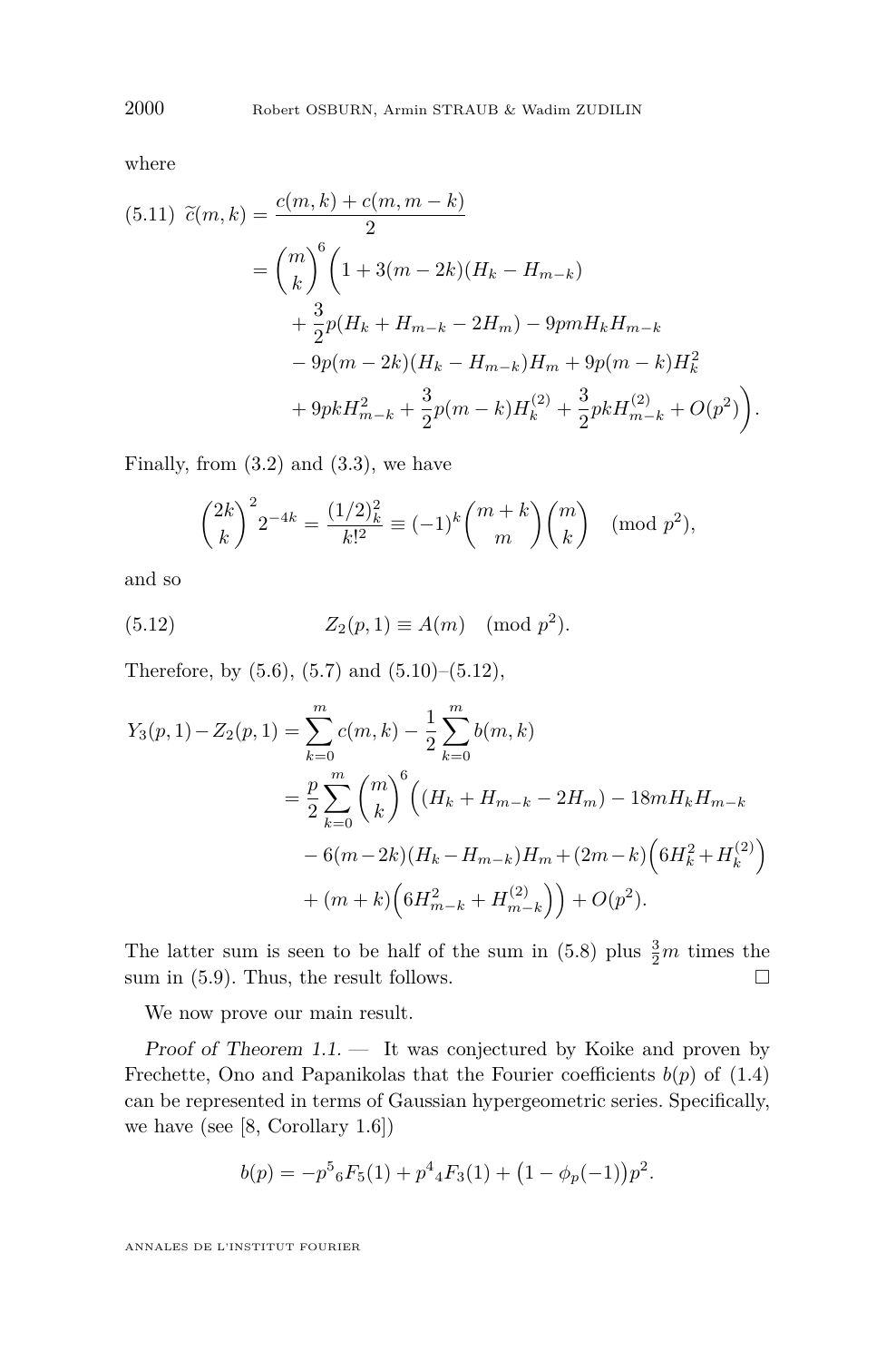We now apply Theorem [4.1](#page-9-1) with  $\ell = 2$  and  $\ell = 3$ , respectively, and simplify to obtain

$$
b(p) \equiv p^2 \big(X_3(p, 1) - Y_2(p, 1) + 1 - (-1)^{(p-1)/2}\big) + p\big(Y_3(p, 1) - Z_2(p, 1)\big) + Z_3(p, 1) \pmod{p^3}.
$$

As

$$
Z_3(p,1) = \sum_{n=0}^{(p-1)/2} \frac{(1/2)_n^6}{n!^6} \equiv \sum_{n=0}^{p-1} \frac{(1/2)_n^6}{n!^6} \pmod{p^6},
$$

since the summands for  $(p-1)/2 < n \leqslant p-1$  are divisible by  $p^6$ , the result follows from Lemmas [5.1](#page-9-2) and [5.2.](#page-11-3)

#### **6.**  $A \equiv B$  wanted

<span id="page-15-0"></span>At the time of Apéry's proof it was by no means trivial to verify identities  $A = B$  like the ones in Proposition [2.1](#page-5-0) by verifying that both sides,  $A$ and *B*, satisfy the same recurrence. For instance, van der Poorten's beautiful article [\[24\]](#page-17-20) describes the difficulty in checking Apéry's claim that the Apéry numbers  $A(n)$  satisfy the recurrence  $(2.3)$ , and principally attributes to Cohen and Zagier the clever insight to prove the claim using creative telescoping. Since then, Wilf and Zeilberger, with subsequent support by many others, have developed creative telescoping into a pillar of a rich computer algebraic theory devoted to automatically proving identities between, for instance, holonomic functions and sequences. We refer to [\[23\]](#page-17-21) for a superb introduction to these ideas. Among the more recent developments is Schneider's work [\[27\]](#page-17-22), which extends the scope from holonomic sequences to a class of sequences that also includes nested sums of terms involving harmonic numbers. For instance, using Schneider's computer algebra package SIGMA, it is routine to verify that, for all integers  $n \geq 0$ ,

$$
\sum_{k=0}^{n} {n \choose k}^2 {n+k \choose k}^2 (1 - 2k(2H_k - H_{n+k} - H_{n-k})) = 1,
$$

which we derived earlier as  $(5.1)$  and which played a crucial role in Ahlgren and Ono's proof [\[1\]](#page-16-5) of Beuker's conjecture as well as Kilbourn's proof [\[14\]](#page-17-0) of the supercongruence [\(1.1\)](#page-1-0).

Building on these ideas, proving our main result  $(1.3)$  modulo  $p^2$ , instead of  $p^3$ , is much more straightforward as this corresponds to verifying Lemma [5.2](#page-11-3) modulo *p* only, a task that can be performed in many different ways (for example, using Kilbourn's strategy from [\[14,](#page-17-0) §4]). Working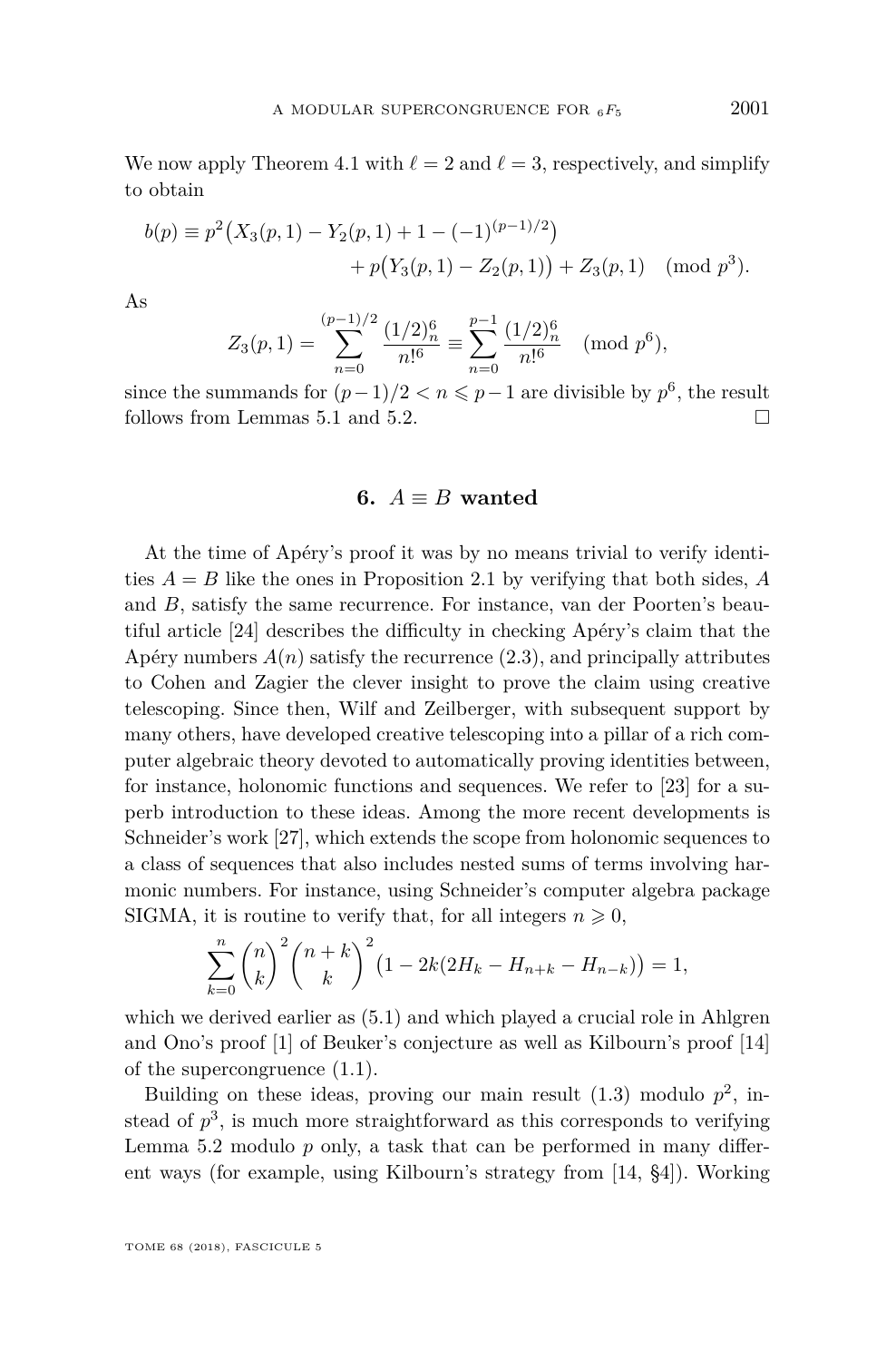modulo higher powers of  $p$  is considerably more difficult. In the course of the derivation of Theorem [1.1](#page-2-0) we encountered several technical difficulties that were finally resolved by an intelligent cast of hypergeometric identities. Specifically, in order to compute the congruence [\(1.3\)](#page-2-1) we required the iden-tities of Proposition [2.1](#page-5-0) as well as the equalities  $(5.1)$ ,  $(5.3)$ ,  $(5.4)$  and  $(5.6)$ , reduced modulo a suitable power of  $p$ . Note that all these *identities* can, nowadays, be easily resolved by using computer algebraic techniques like the algorithms from [\[23\]](#page-17-21) and [\[27\]](#page-17-22) mentioned above. We are, however, very restricted in this production because certain congruences (are expected to) remain not derivable this way. For example, establishing [\(1.3\)](#page-2-1) modulo *p* 5 (or even  $p<sup>4</sup>$ ) by using appropriate intermediate identities sounds to us like a real challenge!

There is therefore a natural need for an algorithmic approach to directly certifying congruences  $A \equiv B$ , say, when the terms *A* and *B* are holonomic. Specifically, it would be great if such an approach could handle congruences such as  $(1.5)$ , or even just  $(2.5)$  in the form

$$
\sum_{k=0}^{n} \binom{n}{k}^2 \binom{n+k}{k}^2 \equiv (-1)^n \sum_{k=0}^{n} \binom{n}{k}^2 \binom{n+k}{k} \binom{2k}{n} \pmod{p^2},
$$

where  $n = (p-1)/2$  and p is an odd prime.

#### BIBLIOGRAPHY

- <span id="page-16-5"></span>[1] S. Ahlgren & K. Ono, "A Gaussian hypergeometric series evaluation and Apéry number congruences", J. Reine Angew. Math. **518** (2000), p. 187-212.
- <span id="page-16-3"></span>[2] R. Apéry, "Irrationalité de *ζ*(2) et *ζ*(3)", Astérisque, vol. 61, Société Mathématique de France, 1979, p. 11-13.
- <span id="page-16-9"></span>[3] W. N. Bailey, Generalized hypergeometric series, Cambridge Tracts in Mathematics and Mathematical Physics, vol. 32, Stechert-Hafner, 1964, v+108 pages.
- <span id="page-16-4"></span>[4] F. Beukers, "Another congruence for the Apéry numbers", J. Number Theory **25** (1987), no. 2, p. 201-210.
- <span id="page-16-8"></span>[5] ——— , "Irrationality proofs using modular forms", in Journées arithmétiques de Besançon (Besançon, 1985), Astérisque, vol. 147-148, Société Mathématique de France, 1987, p. 271-283.
- <span id="page-16-7"></span>[6] W. Chu & L. De Donno, "Hypergeometric series and harmonic number identities", Adv. Appl. Math. **34** (2005), no. 1, p. 123-137.
- <span id="page-16-6"></span>[7] S. Cooper, "Sporadic sequences, modular forms and new series for 1*/π*", Ramanujan J. **29** (2012), no. 1-3, p. 163-183.
- <span id="page-16-2"></span>[8] S. Frechette, K. Ono & M. Papanikolas, "Gaussian hypergeometric functions and traces of Hecke operators", Int. Math. Res. Not. **2004** (2004), no. 60, p. 3233- 3262.
- <span id="page-16-1"></span>[9] J. G. Fuselier, L. Long, R. Ramakrishna, H. Swisher & F.-T. Tu, "Hypergeometric functions over finite fields", <http://arxiv.org/abs/1510.02575>, 2015.
- <span id="page-16-0"></span>[10] J. G. Fuselier & D. McCarthy, "Hypergeometric type identities in the *p*-adic setting and modular forms", Proc. Am. Math. Soc. **144** (2016), no. 4, p. 1493-1508.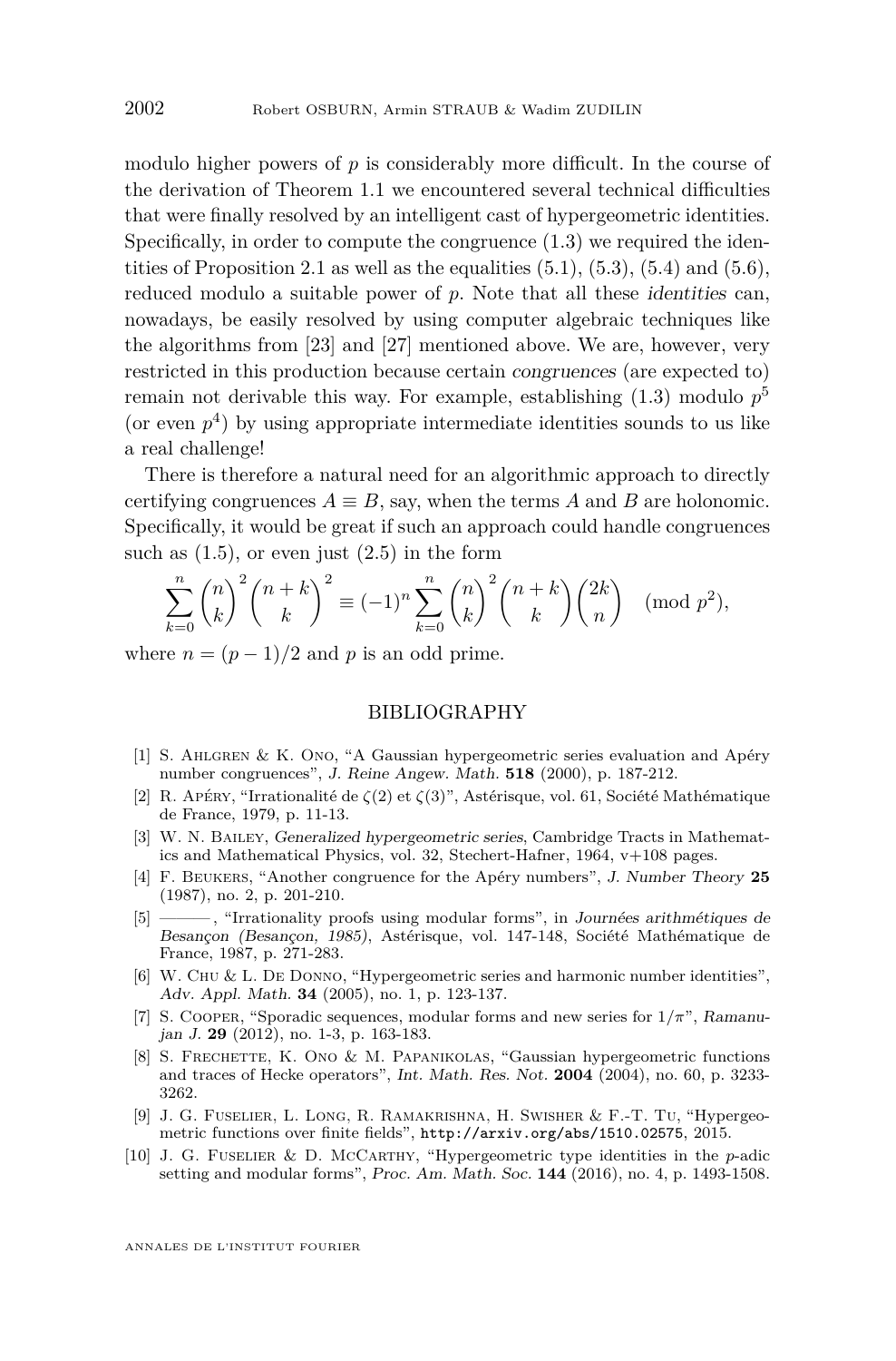- <span id="page-17-18"></span>[11] J. Greene, "Hypergeometric functions over finite fields", Trans. Am. Math. Soc. **301** (1987), no. 1, p. 77-101.
- <span id="page-17-5"></span>[12] L. van Hamme, "Some conjectures concerning partial sums of generalized hypergeometric series", in *p*-adic functional analysis (Nijmegen, 1996), Lecture Notes in Pure and Appl. Math., vol. 192, Dekker, 1997, p. 223-236.
- <span id="page-17-6"></span>[13] J. Kibelbek, L. Long, K. Moss, B. Sheller & H. Yuan, "Supercongruences and complex multiplication", J. Number Theory **164** (2016), p. 166-178.
- <span id="page-17-0"></span>[14] T. Kilbourn, "An extension of the Apéry number supercongruence", Acta Arith. **123** (2006), no. 4, p. 335-348.
- <span id="page-17-15"></span>[15] C. Krattenthaler & T. Rivoal, "Hypergéométrie et fonction zêta de Riemann", Mem. Am. Math. Soc. **186** (2007), no. 875, p. x+87.
- <span id="page-17-3"></span>[16] D. McCarthy, "Binomial coefficient-harmonic sum identities associated to supercongruences", Integers **11** (2011), Art A37, 8 p.
- <span id="page-17-4"></span>[17] ——— , "Extending Gaussian hypergeometric series to the *p*-adic setting", Int. J. Number Theory **8** (2012), no. 7, p. 1581-1612.
- <span id="page-17-2"></span>[18] ——— , "On a supercongruence conjecture of Rodriguez-Villegas", Proc. Am. Math. Soc. **140** (2012), no. 7, p. 2241-2254.
- <span id="page-17-9"></span>[19] Yu. V. Nesterenko, "Some remarks on *ζ*(3)", Mat. Zametki **59** (1996), no. 6, p. 865-880.
- <span id="page-17-12"></span>[20] R. Osburn & C. Schneider, "Gaussian hypergeometric series and supercongruences", Math. Comput. **78** (2009), no. 265, p. 275-292.
- <span id="page-17-7"></span>[21] R. OSBURN & W. ZUDILIN, "On the  $(K.2)$  supercongruence of Van Hamme", J. Math. Anal. Appl. **433** (2016), no. 1, p. 706-711.
- <span id="page-17-16"></span>[22] P. Paule & C. Schneider, "Computer proofs of a new family of harmonic number identities", Adv. Appl. Math. **31** (2003), no. 2, p. 359-378.
- <span id="page-17-21"></span>[23] M. Petkovšek, H. S. Wilf & D. Zeilberger, *A* = *B*, Peters, 1996, With a foreword by Donald E. Knuth, With a separately available computer disk, xii+212 pages.
- <span id="page-17-20"></span>[24] A. VAN DER POORTEN, "A proof that Euler missed: Apéry's proof of the irrationality of *ζ*(3)", Math. Intell. **1** (1979), no. 4, p. 195-203.
- <span id="page-17-10"></span>[25] T. Rivoal, "Propriétés diophantinnes des valeurs de la fonction zêta de Riemann aux entiers impairs", PhD Thesis, Université de Caen (France), 2001.
- <span id="page-17-1"></span>[26] F. Rodriguez-Villegas, "Hypergeometric families of Calabi–Yau manifolds", in Calabi–Yau varieties and mirror symmetry (Toronto, ON, 2001), Fields Inst. Commun., vol. 38, American Mathematical Society, 2003, p. 223-231.
- <span id="page-17-22"></span>[27] C. SCHNEIDER, "Symbolic summation assists combinatorics", Sémin. Lothar. Comb. **56** (2007), Art. B56b, 36 p.
- <span id="page-17-13"></span>[28] N. J. A. Sloane, "The On-Line Encyclopedia of Integer Sequences", 2017, published electronically at <http://oeis.org>.
- <span id="page-17-8"></span>[29] H. Swisher, "On the supercongruence conjectures of van Hamme", Res. Math. Sci. **2** (2015), Art. 18, 21 p.
- <span id="page-17-14"></span>[30] D. ZAGIER, "Integral solutions of Apéry-like recurrence equations", in Groups and symmetries, CRM Proc. Lecture Notes, vol. 47, American Mathematical Society, 2009, p. 349-366.
- <span id="page-17-11"></span>[31] W. Zudilin, "Apéry's theorem. Thirty years after", Int. J. Math. Comput. Sci. **4** (2009), no. 1, p. 9-19.
- <span id="page-17-17"></span>[32]  $\longrightarrow$ , "A generating function of the squares of Legendre polynomials", Bull. Aust. Math. Soc. **89** (2014), no. 1, p. 125-131.
- <span id="page-17-19"></span>[33] ——— , "Hypergeometric heritage of W. N. Bailey. With an appendix: Bailey's letters to F. Dyson", <http://arxiv.org/abs/1611.08806>, 2016.